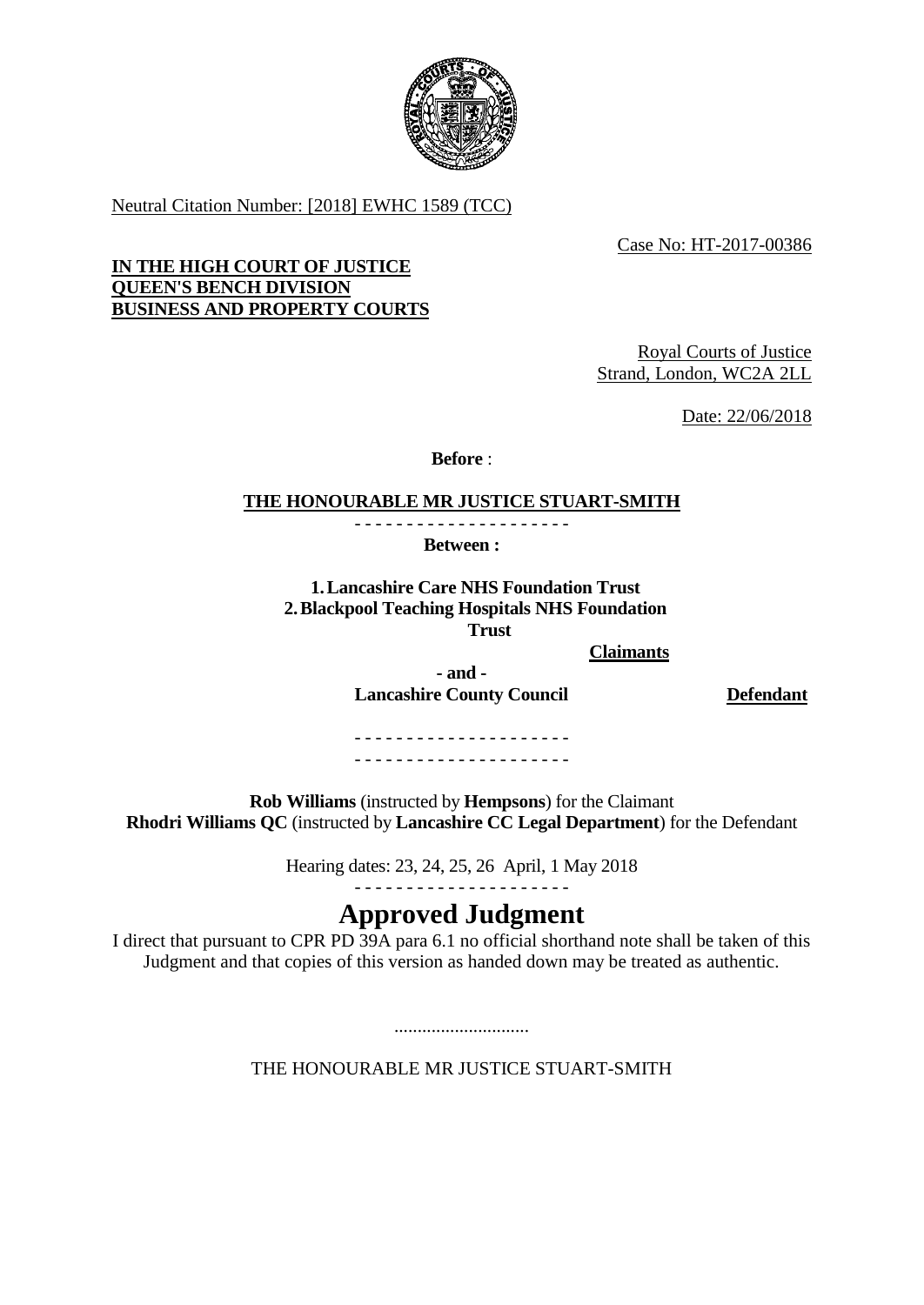## **Mr Justice Stuart-Smith:**

#### **Introduction**

- 1. This judgment follows an expedited trial concerning the procurement by the Defendant of a public contract relating to the provision of Public Health Nursing Services for persons aged 0-19 in Lancashire ["the Contract"]. The Claimants ["the Trusts"] are two local NHS Foundation Trusts and are the incumbent providers of the service. The Defendant ["the Council"] is the local County Council.
- 2. The Council awarded the Contract to Virgin Care Services Limited ["Virgin"], thereby rejecting the Trusts' tender. The Trusts and Virgin were the only bidders for the Contract. The Contract was due to commence on 1 April 2018 with a potential duration of up to five years and a potential value of £104 million. The Trusts challenge the award of the Contract to Virgin. Pursuant to a ruling by Fraser J on 25 January 2018, the conclusion of the Contract with Virgin remains suspended pending the outcome of this trial: see [2018] EWHC 200 (TCC). As things stand, the Trusts continue to provide the services which would be the subject of the Contract on an interim basis. Hence the need for expedition.
- 3. The Trusts contend that the award of the Contract to Virgin is unlawful and should be set aside. The basis for that challenge has developed as the Council has progressively made information available to the Trusts since the initial mounting of the challenge. By the end of the trial, the Trusts' grounds of claim were summarised in an agreed list of issues, which I set out below. The parties have agreed that the present hearing and judgment should deal with liability and causation but not remedies. The Court has endorsed that approach.
- 4. The revised list of issues is as follows:
	- 1. As to the quality evaluation generally:
		- a. Are the reasons given by the Defendant for the scores awarded to the Claimants and Virgin for the quality evaluation questions sufficient in law?
		- b. Did the Defendant in fact apply or depart from the stated award criteria and/or evaluation methodology when evaluating tenders?
	- 2. As to the document described in the RAPoC para 27A as "the Scoring Prompt":
		- a. Did the Scoring Prompt contain or give effect to undisclosed and/or unlawful sub-criteria, weightings and/or model answers (described in the RAPoC as the Undisclosed Criteria)?
		- b. Was the Scoring Prompt lawfully applied or used in the evaluation of tenders by Ms Slade or otherwise and/or did its use render the evaluation unlawful?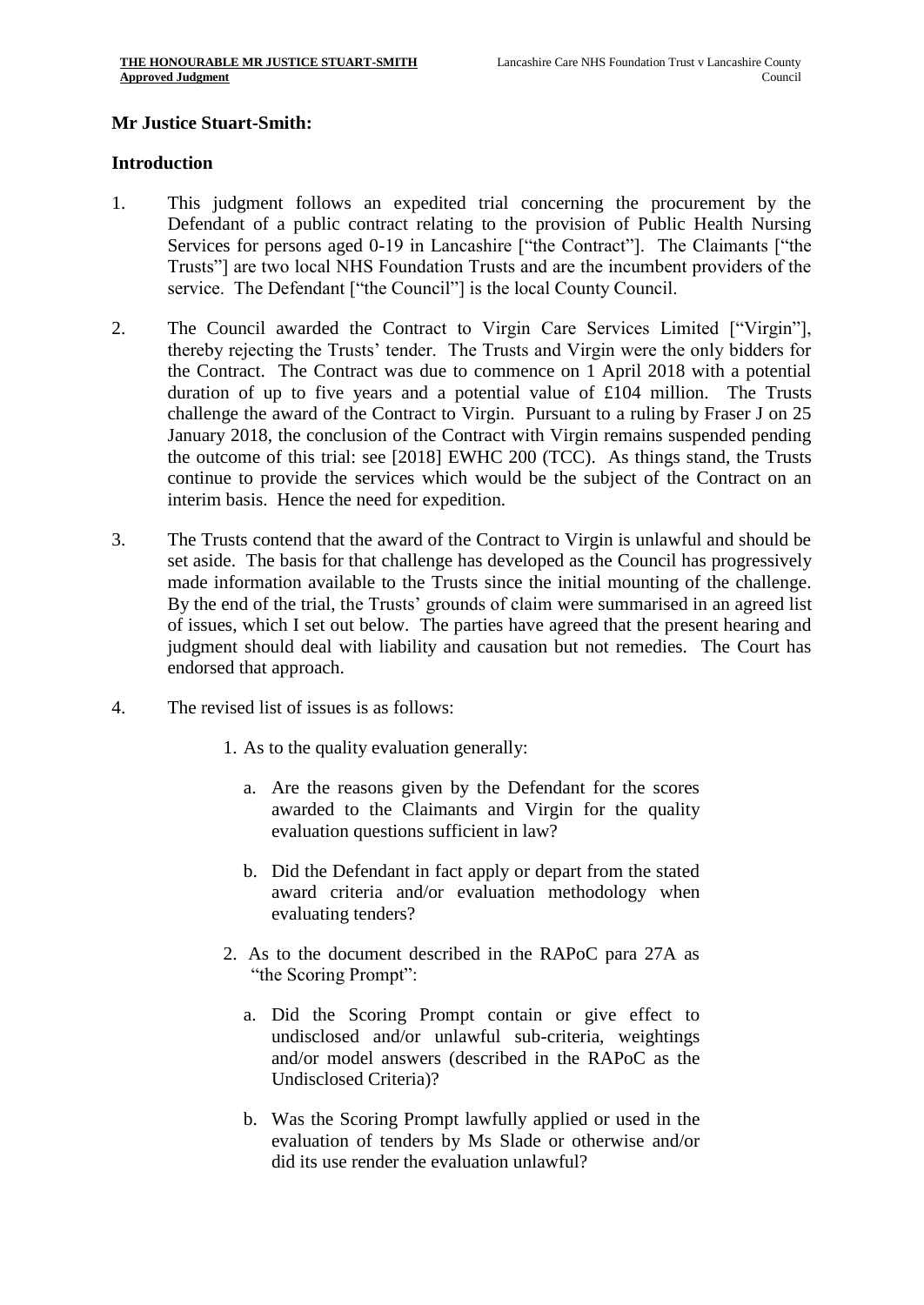- 3. Did the Defendant make manifest errors or breach the principles of procurement law:
	- a. in the evaluation of the Claimants' tender for any or all of questions 2, 3, 5 or 6? and/or
	- b. in the evaluation of Virgin's tender for any or all of questions 2, 3, 5, 6 or 7?
- 4. In so far as the Court finds any legal breach under points 1 to 3 above:
	- a. Did any such breach or combination of breaches cause the Claimants to lose the award of the Contract to Virgin; and/or
	- b. Did any such breach or combination of breaches cause the Claimants to lose a chance of the award of the Contract?
- 5. For the reasons set out later in the judgment, my conclusions on the issues for determination are as follows:
	- i) The Trusts have proved a material breach under Issue 1(a): the reasons given by the Defendant for the scores awarded to the Claimants and Virgin for the quality evaluation questions are insufficient in law;
	- ii) The Trusts have not proved a breach under Issues 1(b) and 2;
	- iii) The pervasiveness of the Council's breach under issue 1(a) has the effect that the Court cannot determine the issue of manifest error in the evaluation of either the Trusts' or Virgin's tender without conducting a full remark, which the Court will not do;
	- iv) The consequence of the breach under Issue 1(a) is that the decision of the Council to award the contract to Virgin must be set aside.

## **Transparency and Criteria**

- 6. The procurement was carried out using the so called "light touch procedure" ["LTP"]. Under the LTP, the Council was required to comply with regulations 74 to 76 Part 2, Chapter 3, Section 7 of the Public Contracts Regulations 2015 and the general principles of procurement law. Much of the debate at trial concerned questions of transparency and "criteria". In order to make sense of what follows, it is convenient to review at this stage the obligation of transparency that is central to public procurements such as the present and how that should affect the use of terms such as "criteria", "sub-criteria" and so on.
- 7. Regulation 76 provides: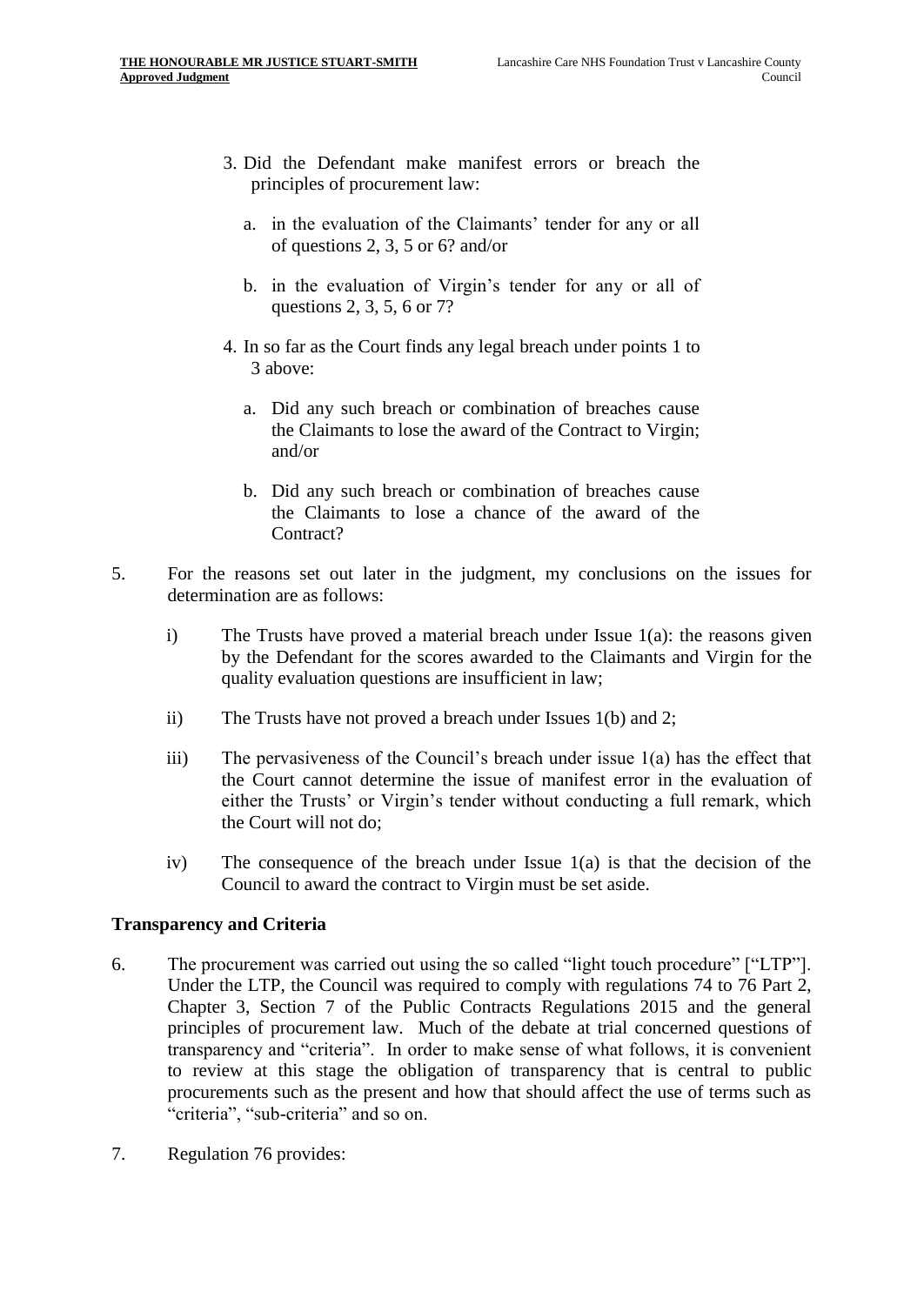"(1) Contracting authorities shall determine the procedures that are to be applied in connection with the award of contracts subject to this Section, and may take into account the specificities of the services in question.

(2) Those procedures shall be at least sufficient to ensure compliance with the principles of transparency and equal treatment of economic operators.

(3) In particular, where, in accordance with [regulation 75,](https://login.westlaw.co.uk/maf/wluk/app/document?src=doc&linktype=ref&context=30&crumb-action=replace&docguid=I93A1E722B27011E48CA99B556A4D6599) a contract notice or prior information notice has been published in relation to a given procurement, the contracting authority shall, except in the circumstances mentioned in paragraph (4), conduct the procurement, and award any resulting contract, in conformity with the information contained in the notice about—

(a) conditions for participation,

- (b) time limits for contacting the contracting authority, and
- (c) the award procedure to be applied.

(4) The contracting authority may, however, conduct the procurement, and award any resulting contract, in a way which is not in conformity with that information, but only if all the following conditions are met:—

(a) the failure to conform does not, in the particular circumstances, amount to a breach of the principles of transparency and equal treatment of economic operators;

(b) the contracting authority has, before proceeding in reliance on subparagraph (a)—

(i) given due consideration to the matter,

(ii) concluded that sub-paragraph (a) is applicable,

(iii) documented that conclusion and the reasons for it in accordance with [regulation 84\(7\) and \(8\),](https://login.westlaw.co.uk/maf/wluk/app/document?src=doc&linktype=ref&context=30&crumb-action=replace&docguid=I93A4A642B27011E48CA99B556A4D6599) and

(iv) informed the participants of the respects in which the contracting authority intends to proceed in a way which is not in conformity with the information contained in the notice."

<span id="page-3-0"></span>8. In *Lion Apparel Systems Limited v Firebuy Ltd* [2007] EWHC 2179 (Ch) Morgan J summarised the applicable principles in terms which I gratefully endorse and adopt:

#### THE RELEVANT LEGAL PRINCIPLES

- 26. The procurement process must comply with Council Directive 92/50/EEC, the 1993 Regulations and any relevant enforceable Community obligation.
- 27. The principally relevant enforceable Community obligations are obligations on the part of the Authority to treat bidders equally and in a non-discriminatory way and to act in a transparent way.
- 28. The purpose of the Directive and the Regulations is to ensure that the Authority is guided only by economic considerations.
- 29. The criteria used by the Authority must be transparent, objective and related to the proposed contract.
- 30. When the Authority publishes its criteria, which conform to the above requirements, it must then apply those criteria. The published criteria may contain express provision for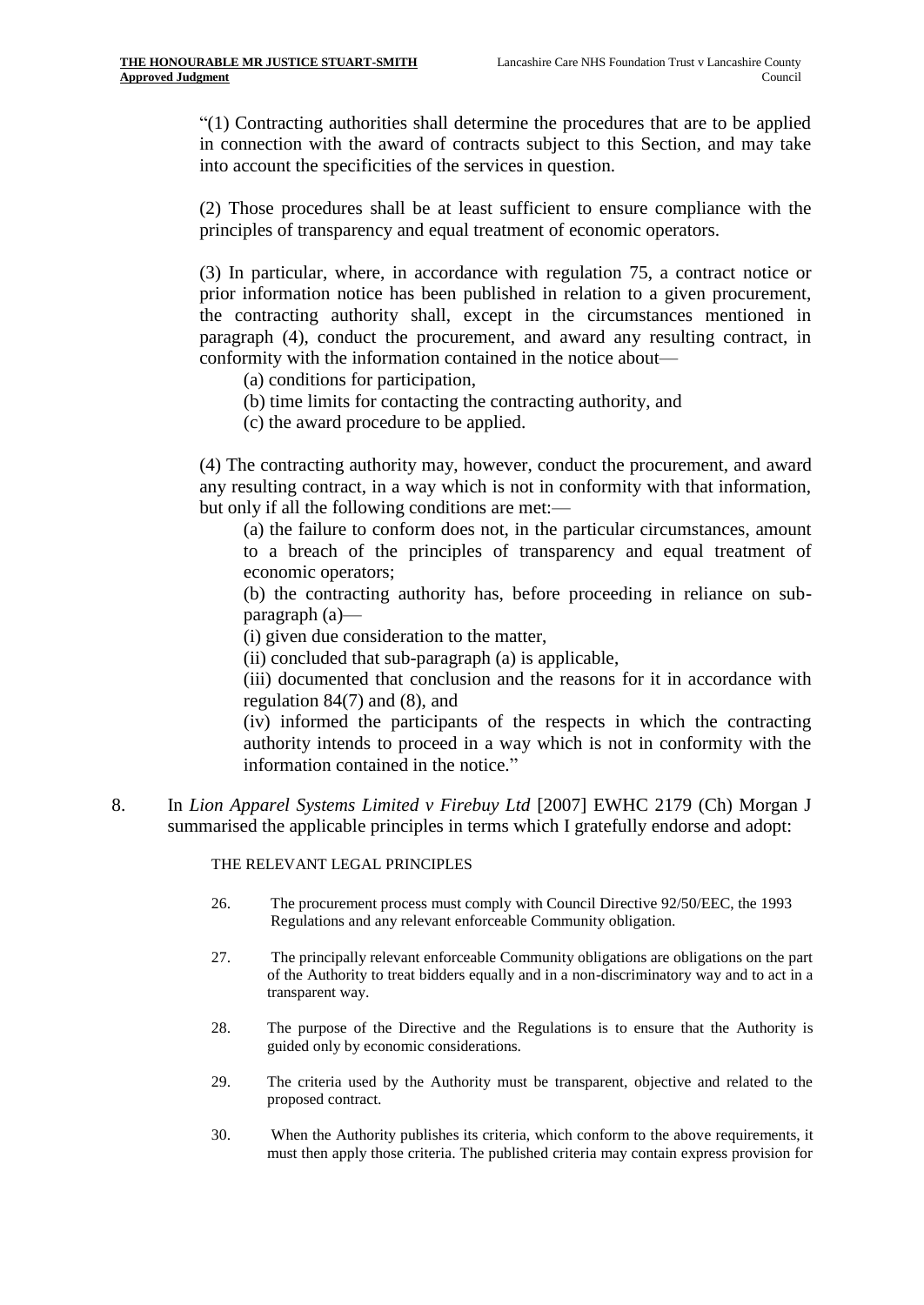their amendment. If those provisions are complied with, then the criteria may be amended and the Authority may, and must, then comply with the amended criteria.

- 31. In relation to equality of treatment, speaking generally, this involves treating equal cases equally and different cases differently.
- 32. Council Directive 89/655/EEC (the remedies directive) requires Member States to take measures necessary to ensure that decisions taken by an Authority in this context maybe reviewed effectively and as rapidly as possible on the grounds that such a decision may have infringed Community law in the field of public procurement or national rules implementing that law.
- 33. Regulation 32 of the 1993 Regulations (which I consider below) gives effect to the remedies directive.
- 34. When the court is asked to review a decision taken, or a step taken, in a procurement process, it will apply the above principles.
- 35. The court must carry out its review with the appropriate degree of scrutiny to ensure that the above principles for public procurement have been complied with, that the facts relied upon by the Authority are correct and that there is no manifest error of assessment or misuse of power.
- 36. If the Authority has not complied with its obligations as to equality, transparency or objectivity, then there is no scope for the Authority to have a "margin of appreciation" as to the extent to which it will, or will not, comply with its obligations.
- 37. In relation to matters of judgment, or assessment, the Authority does have a margin of appreciation so that the court should only disturb the Authority's decision where it has committed a "manifest error".
- 38. When referring to "manifest" error, the word "manifest" does not require any exaggerated description of obviousness. A case of "manifest error" is a case where an error has clearly been made.
- 39. I take the above principles from the decision of the Supreme Court of Ireland in SIAC CONSTRUCTION V MAYO COUNTY COUNCIL [2003] EuLR 1, and the decision of the Court of First Instance in EVROPAIKI DYNAMIKI V COMMISSION 12th July 2007."

A summary to similar effect was provided by Ramsay J in *Mears Ltd v Leeds City Council* [2011] EWHC 1031 (TCC) at [122], which I also endorse and adopt without setting it out in full here.

9. In the present case, the OJEU Notice cross-referred to the procurement documents for a statement of the award criteria. As a result, the obligation identified in Regulation 76(3) applies to the award procedures (including those setting out how the bids would be assessed and marked) as set out in the ITT. The proper approach to the design of the process is conveniently and accurately summarised in guidance published by the Crown Commercial Service in relation to the LTP, which states:

> "The key things are to be clear about what your process will involve, making sure the process ensures transparency and equal treatment of suppliers, and sticking to the process that you decide to run.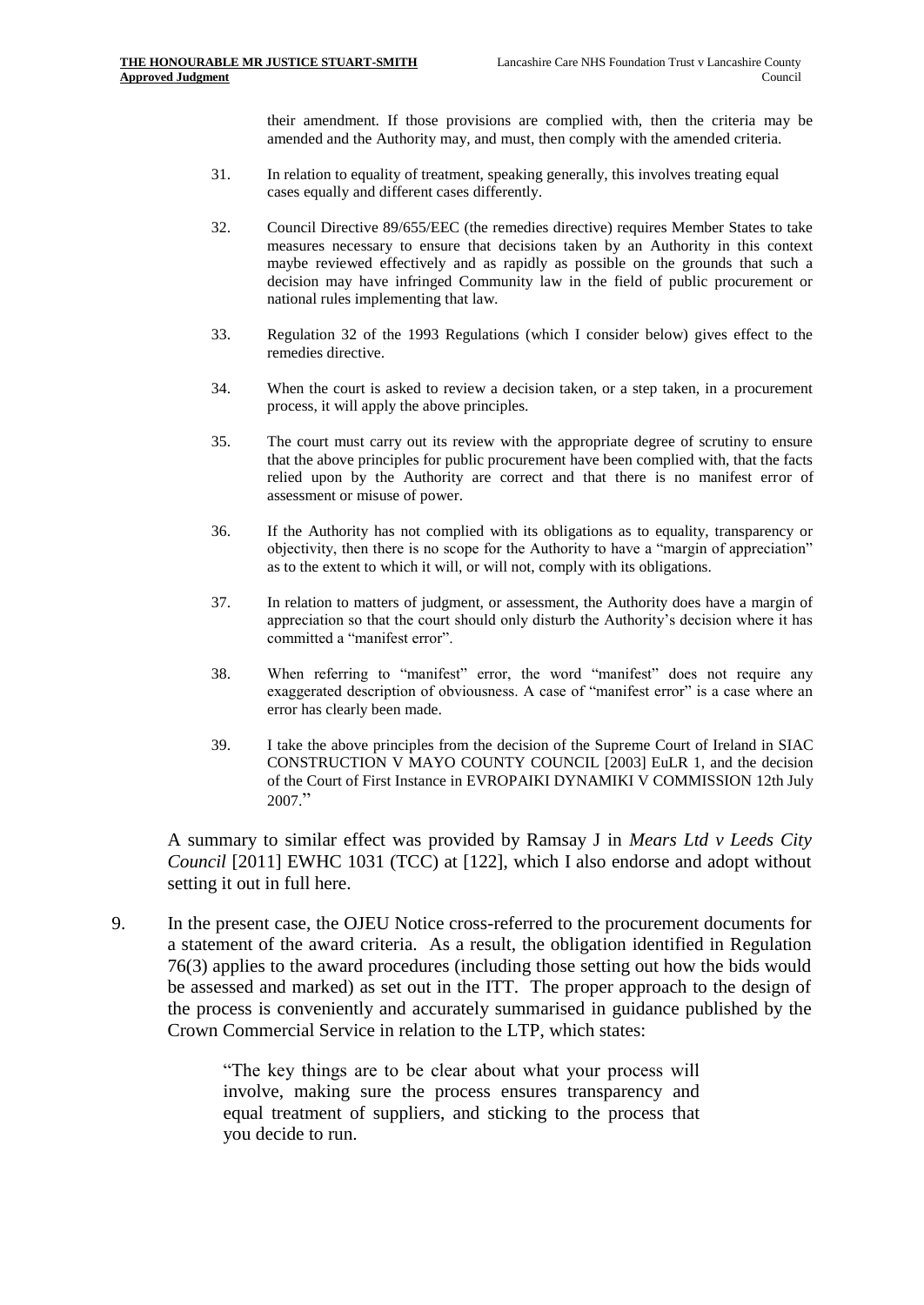It would also be necessary to be transparent about any award criteria to be used, and the weightings for the criteria and subcriteria, to comply with the general transparency obligations"

- 10. The context for this advice is that tender documents are to be construed on the basis of an objective standard, that is the standard of the reasonably well informed and normally diligent (RWIND) tenderer. It follows that the tender documents must state the process to be followed, including how marking of bids will be carried out, in terms that can be objectively assessed and understood by a RWIND tenderer; and, having done so, the contracting authority must stick to it.
- 11. The literature and authorities, both in the UK and of European origin frequently refer to criteria and sub-criteria. The use of these terms may be convenient on the facts of a given case or tender; but it is not desirable to try to fix them with immutable meanings for universal application. Typically, the terms are applied when tender documents identify a requirement that is to be addressed by tenderers and to which an aggregate mark may be allocated ("a criterion"), which mark in turn may be the product of a number of other requirements that fall within the overall scope of the criterion ("subcriteria"), whether or not specific marks are to be allocated for individual criteria. What matters, in my judgment, is that the authority should identify (a) what the tenderer is required to address and (b) how marks are going to be awarded. Once it does that, it must (subject to exceptions that do not apply in this case) stick to what it has said it requires of tenderers and how it has said it will mark the tenders. Provided it does so, it does not matter whether the language of criteria and sub-criteria are used at all. On the other hand, where the terms are used, it usually denotes that the criteria (or sub-criteria) have been defined and are basic elements in the approach to be adopted and applied consistently by tenderers and the authority alike. Put another way, "potential tenderers should be aware of all the elements to be taken into account by the contracting authority in identifying the economically most advantageous offer, and their relative importance, when they prepare their tenders…": see Case 532/06 *Lianakis* [2008] ECR I-251 at [36].

## **The Factual Background**

- 12. There is a mandatory national programme known as the Healthy Child Programme ["HCP"]. The Council is responsible for HCP in Lancashire and for procuring contracts to deliver it. These proceedings concern the 0-19 HCP in Lancashire. The challenge relates to Lot 1 of Lancashire's overall programme, which is for Public Health Nursing Services. The services are community based and are led by Health Visiting and School Nursing Services. The Contract for Lot 1 is for an initial three year period with an option to extend for up to another two years to a maximum of five years. It is worth an estimated £104m over five years (approximately £20m a year) and represents over 95% of the total estimated value of the HCP programme in Lancashire.
- 13. There is and was at all material times a further category of services known as Well Being, Prevention and Early Help ["WPEH"] which have been provided separately. The successful bidder for Lot 1 was to work with the Council to merge services relating to WPEH and Public Health Nursing Services into a shared delivery framework.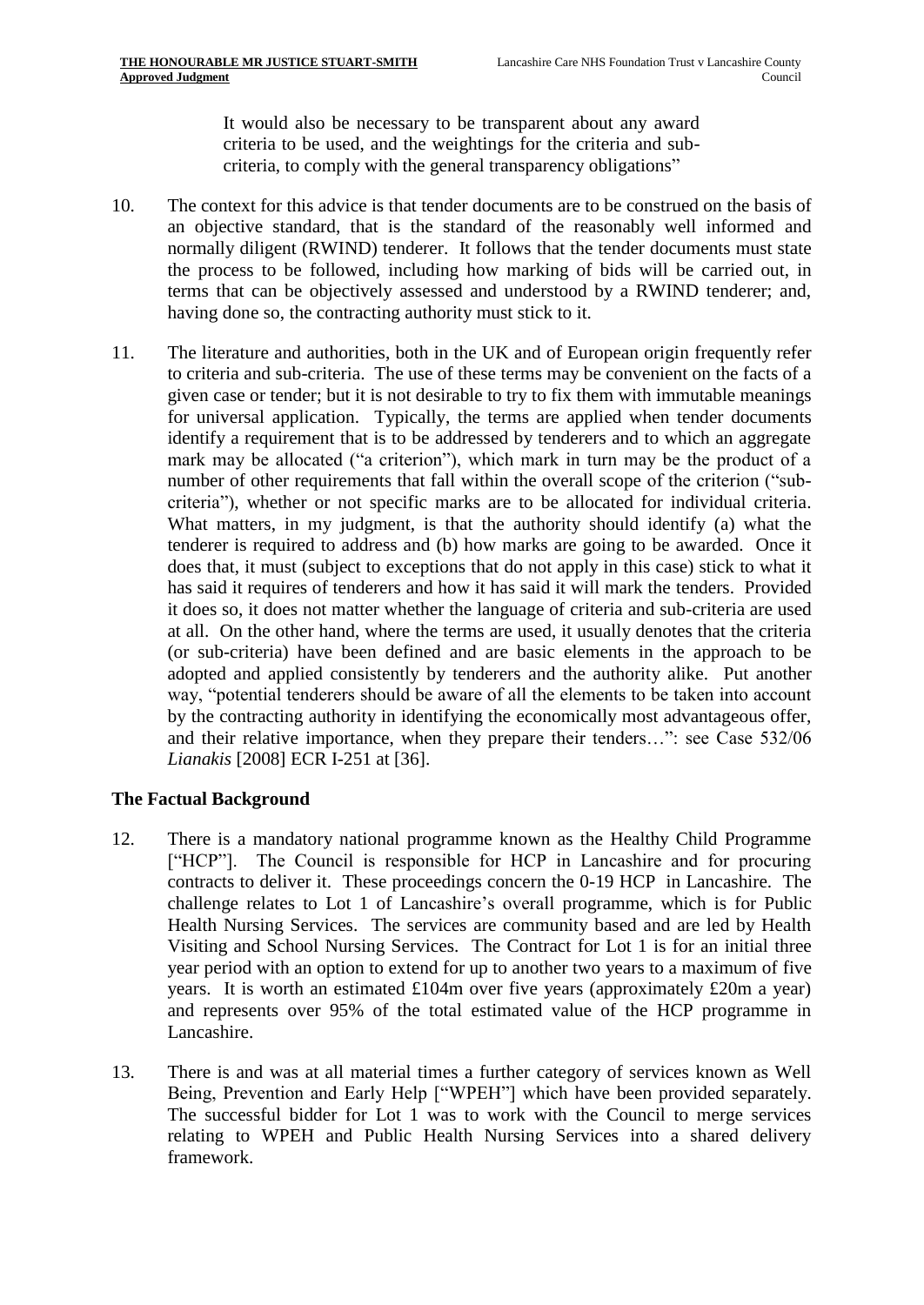- 14. The competition for the Contract took place between 29 September 2017 and 27 November 2017. It commenced with the advertisement of the Contract in the Official Journal of the European Union on 29 September 2017.
- 15. The terms of the competition were further set out in the ITT, which was also published on 29 September 2017. Within the ITT:
	- i) Appendix K was entitled "Evaluation Criteria Selection and Award": see [\[16\]](#page-6-0) below;
	- ii) Appendix G was entitled "Award Criteria Lot 1": see [\[19\]](#page-8-0) and Annexe 1 below;
	- iii) The Service Specification at Appendix A defined the services for which potential Providers were to tender. As was said during trial, it provided the backdrop and context for any and every aspect of the invited tenders. A tender that failed to have regard to the relevant requirements of the specification would run the risk of irrelevance.

## *Appendix K*

- <span id="page-6-0"></span>16. Appendix K explained that all submissions would be marked over a two-stage process. Stage 1 involved acceptance or rejection of Tenderers based on business standing, financial standing, technical and professional ability. The Trusts and Virgin passed Stage 1 and nothing more need be said about it.
- 17. Appendix K detailed the "Stage 2 Award Evaluation Criteria (for each Lot)" as being "Non Price  $(80\%)$ " and "Price  $(20\%)$ ", as follows:

## **Stage 2 Award Evaluation criteria (for each Lot) – Non Price (80%)**

- Each question will be scored out of 5 (please see "The interpretations of the nonpricing scorings").
- Weighted marks for each question within a criteria are added together to give the total mark for the criterion.
- …
- The **Award stage criteria section** demonstrates how this will apply to a tenderers score if they received, for each question, the following scores against a variety of weightings:

The interpretations of the non-price scorings are:

| <b>INTERPRETATION</b>                                                            | <b>SCORE</b> |
|----------------------------------------------------------------------------------|--------------|
| No response. Not acceptable.                                                     |              |
| Poor response. The response demonstrates a <i>limited</i> or <i>unacceptable</i> |              |
| understanding and lacks evidence that requirements will be met with              |              |
| reservations.                                                                    |              |
| Acceptable response: The response demonstrates a sufficient or acceptable        |              |
| understanding and evidence that requirements will be met.                        |              |
| Good response: The response demonstrates a <i>thorough</i> or good               |              |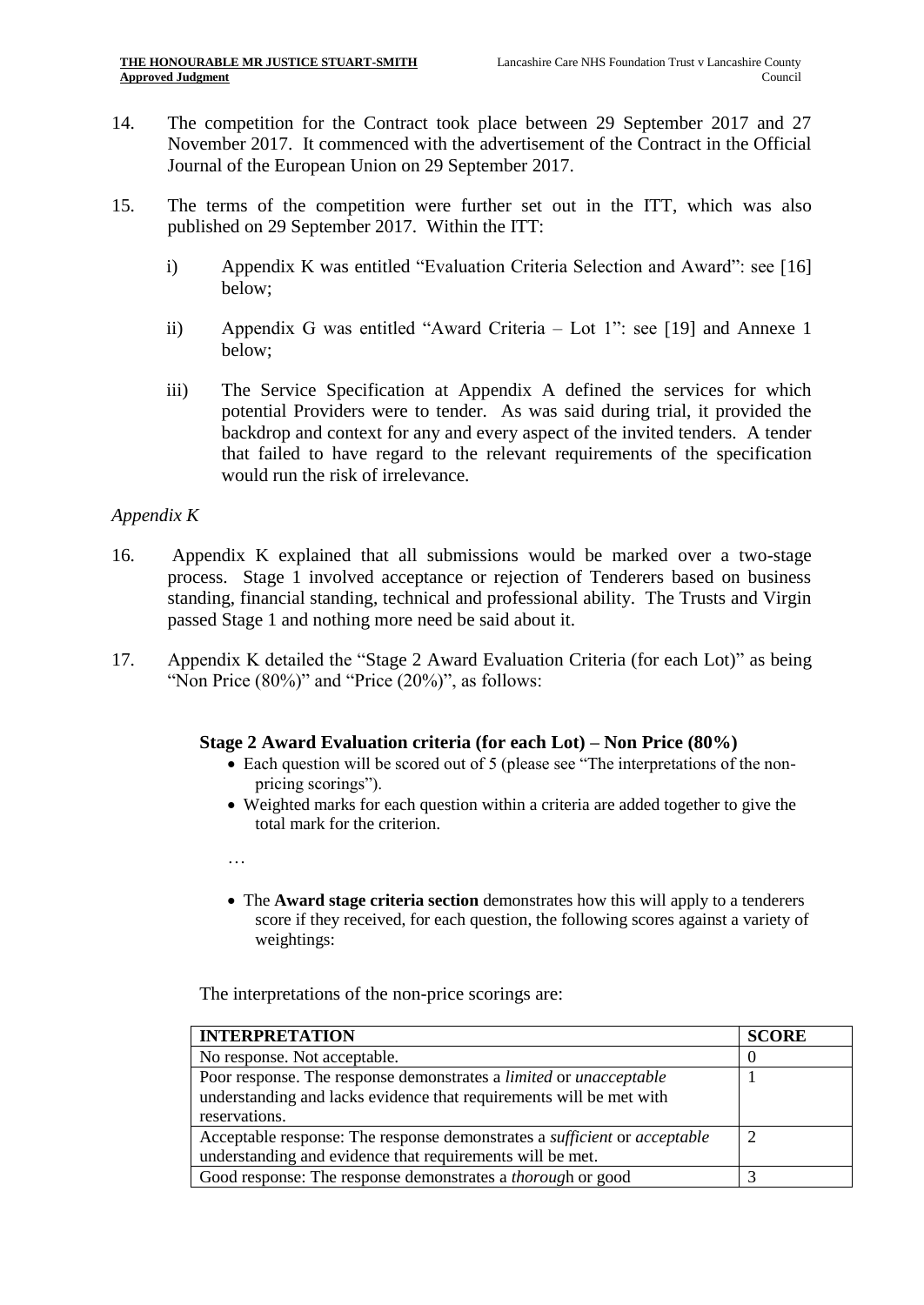| understanding and evidence that requirements will be met.                           |                |
|-------------------------------------------------------------------------------------|----------------|
| Very Good response. The response demonstrates a <i>substantial</i> or very good     | $\overline{4}$ |
| understanding and evidence that requirements will be met.                           |                |
| Excellent response: The response demonstrates a <i>complete</i> or <i>excellent</i> |                |
| understanding and evidence that requirements will be met.                           |                |

…

## **Stage 2 Award Evaluation Criteria (for each Lot) – Price (20%)**

## **Contract Pricing**

Having considered all aspects of Authority's requirements detailed in this ITT, the Tenderer must provide a detailed pricing proposal in Appendix L …

#### **… Price Scoring**

Tenderers will be required to submit an Overall Price for the delivery of services, for the initial three year contract period; and the following will apply to each Lot tendered for.

The Overall Price will comprise of the annual price (based on Service delivery over 12 months) for each year of the three year initial contract period. Tenderers must submit their annual price (with a full breakdown of cost) for each of the three years, and also submit their Overall Price.

## **The Overall Price, will be used to calculate the pricing score; and should be the price over the total initial three year contract period for delivering Services as set out in the Specification(s).**

…

#### **Award Criteria Overview**

No Tenderer will be advantaged or disadvantaged through the scoring mechanism. Tenderers will be required to complete a separate submission for each Lot as directed and must complete each Submission fully for each Lot. References made within any proposals to information contained within other Lot submissions will be disregarded.

## **Please ensure that you tailor your answers to the specific Lot your Submission is for.**

All Submissions for each Lot will be evaluated and scored on the basis of the most economically advantageous tender against the evaluation criteria which is based on the quality/price split outlined in this document.

Following evaluation and scoring all submissions in each Lot will be ranked based on the highest overall scored.

Score for Question x Weighting Factor (As shown in the award criteria table)  $=$ Weighted score.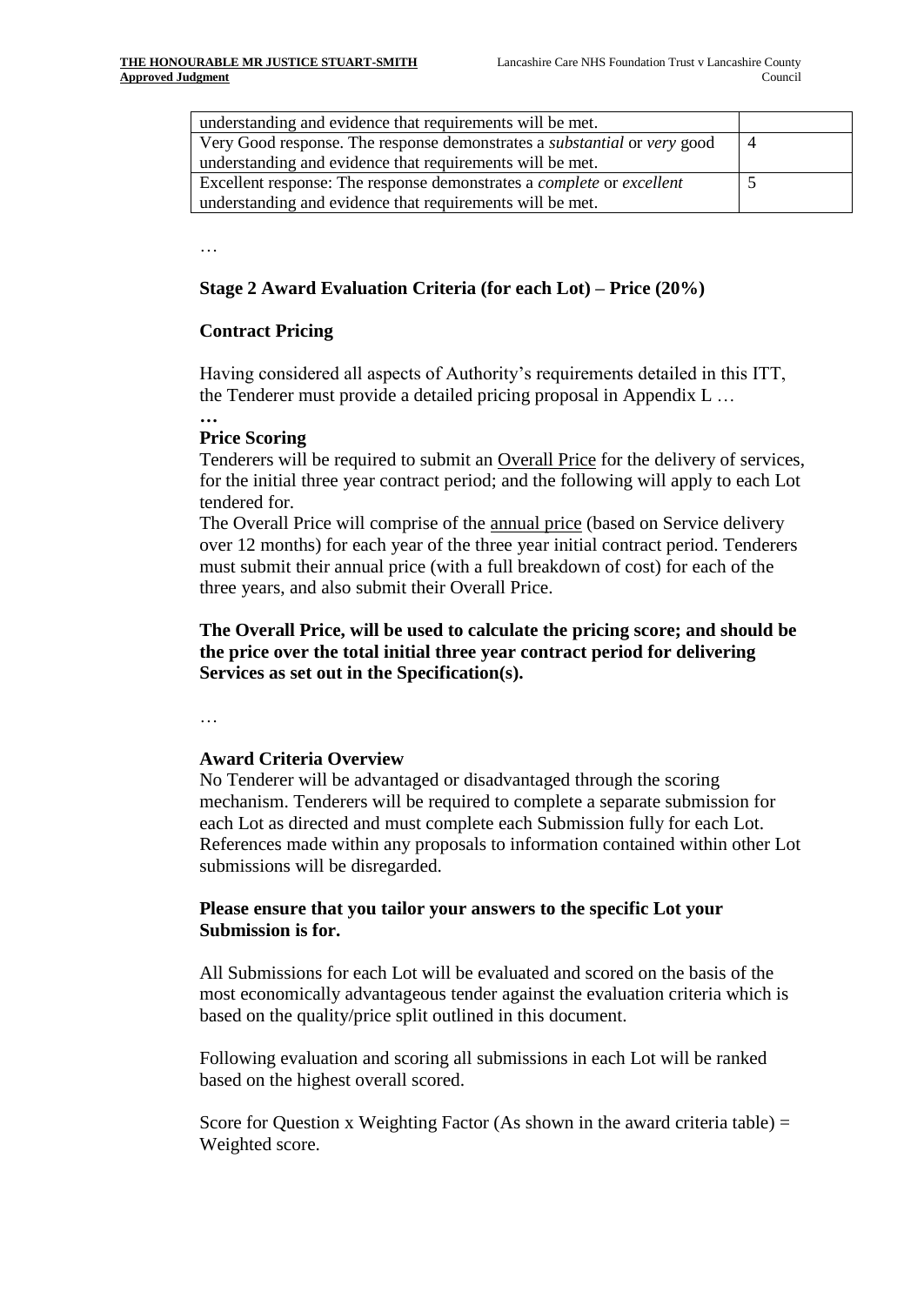### **Lot 1**

| <b>AWARD CRITERIA</b>                 | <b>MAXIMUM</b><br>PRE-<br>WEIGHTED<br><b>SCORE</b> | <b>WEIGHTING</b><br><b>FACTOR</b> | <b>MAXIMUM</b><br>SCORE (%) |
|---------------------------------------|----------------------------------------------------|-----------------------------------|-----------------------------|
| 1. Implementation and                 | 5                                                  | 3                                 | 15                          |
| <b>Mobilisation Plan</b>              |                                                    |                                   |                             |
| 2. Delivery model                     | 5                                                  | 4                                 | 20                          |
| 3. Service Standards                  | 5                                                  |                                   | 10                          |
| 4. Workforce                          | 5                                                  | 1.5                               | 7.5                         |
| 5. Safeguarding and Early Help        | 5                                                  | 2                                 | 10                          |
| 6. Integration with WPEH              | 5                                                  | 1.5                               | 7.5                         |
| 7. Social Value                       | 5                                                  | 2                                 | 10                          |
| <b>MAXIMUM WEIGHTED QUALITY SCORE</b> |                                                    |                                   | 80%                         |
| <b>MAXIMUM WEIGHTED PRICE SCORE</b>   |                                                    |                                   | 20%                         |

…

18. On its face, Appendix K identified "Non-price" and "Price" as being criteria. It referred to questions that were to be answered as "question(s) within a criteria [sic]" for which marks would be given which, when added together would "give the total mark for that criterion." This is analogous to describing the questions as "subcriteria". The seven headings in the final "Award Criteria" grid were addressed in further detail in Appendix G, where it became apparent that each heading was the subject of a question.

#### *Appendix G*

- <span id="page-8-0"></span>19. Appendix G assumed central importance during the trial and is, for that reason set out almost in full in Annexe 1. After a preliminary note, it set out seven requirements, which were referred to in the Appendix as questions. Each question was followed by a number of areas which were presented as bullet points. For convenience I shall refer to the seven requirements generically as questions and identify individual questions as Q1 to Q7; and I shall refer to the bullet points generically as such."
- 20. A number of points may immediately be noted about Appendix G:
	- i) In the initial passage commencing with the words "Please Note" the reference to "Award Criteria Questions" is a reference to Q1 to Q7. The reference to "sub-criteria" is a reference to the bullet points. The reference to "subcriteria" could not be a reference to Q1 to Q7 as the questions expressly carried different weighting;
	- ii) No marks are specifically attributed to the bullet points under any question. The reference to sub-criteria carrying equal weighting should therefore be a seen as a qualitative statement rather than a quantitative one. I accept the Trusts' submission that the Council was not required to allocate a specific mark to each bullet point; rather it was to reach the overall mark for the question having taken into account the requirements identified by the bullet points individually and cumulatively;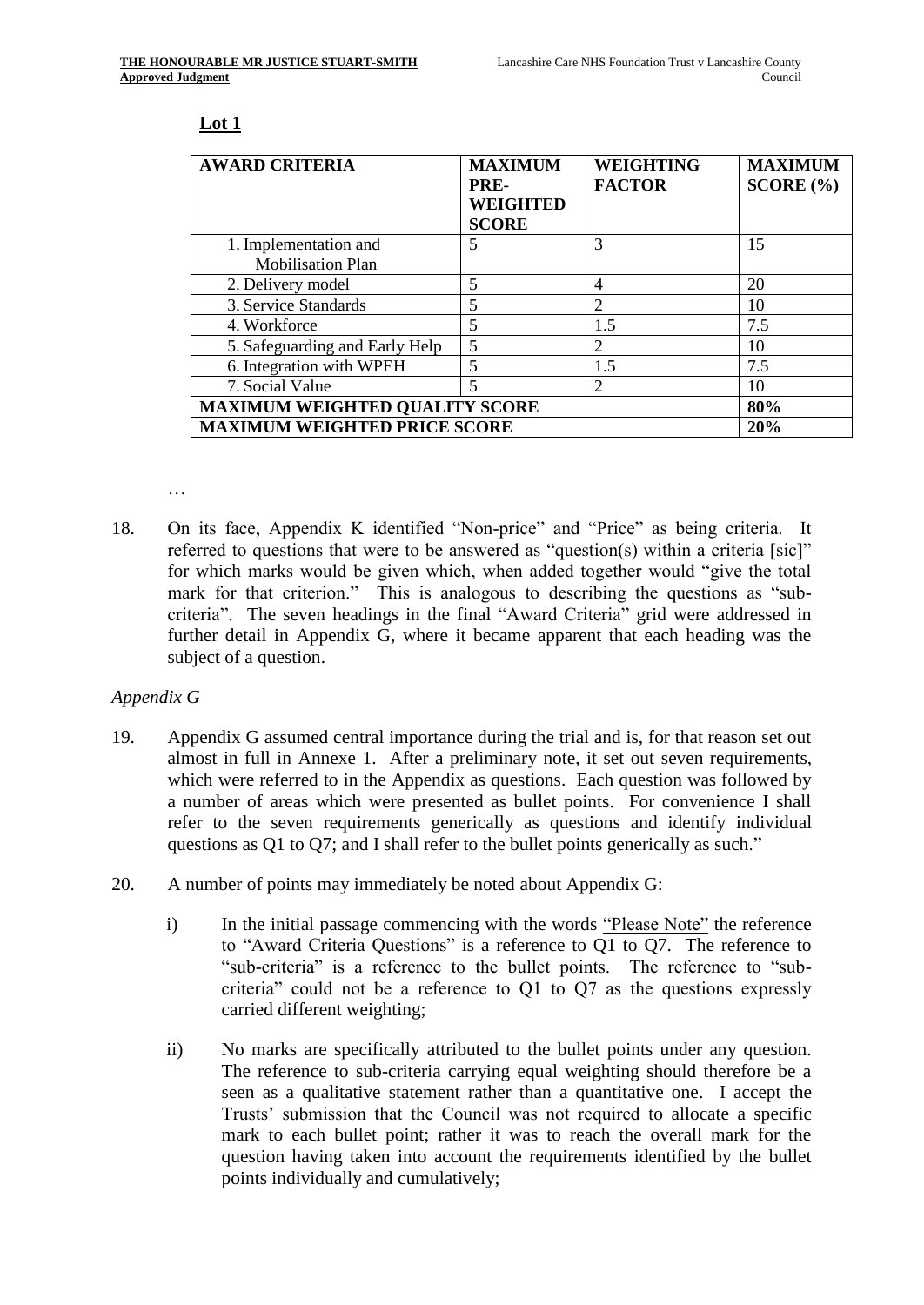- iii) The phrase "Tenderers are advised that this list is not exhaustive", which appears before each list of bullet points, gives rise to difficulties of interpretation. The starting point, to my mind, must be that transparency and fairness require that the Council should not bring undisclosed criteria or subcriteria into account. However, an interpretation that tries to give coherence to the tender documents as a whole must take into account the fact that the specification provided the backdrop and, though not expressly referred to in the bullet points, would inevitably (and rightly) be considered by a RWIND tenderer when deciding how to reply to the questions and to cover the areas identified by the bullet points. Read in this way, the reference to the list of bullet points not being exhaustive means that the bullet points themselves are not exhaustive descriptions of the scope and content of the answers to be given. Adopting this approach, the use of the word "areas" denotes the generality and scope of the bullet points;
- iv) The Trusts' evidence (which was not materially disputed by the Council) was that the maximum character counts restricted the amount of potentially relevant information that could be included under any particular question. Choices and decisions therefore had to be made about what to include and what to omit. The Trusts conducted a detailed investigation and analysis of the questions, the bullet points and the Service Specification to try to maximise the relevance of their responses, with a view to maximising their marks under the Appendix K scoring system. I accept that this exercise led to the Trusts taking decisions about what to include and what to omit from their Tender responses. It is evident from any review of the Trusts' answers that this is what they did, and that they did it thoroughly; it is also evident from any review of Virgin's answers that they did essentially the same exercise.

#### *Submission of Tender and Instructions to Evaluators*

- 21. The Council engaged a panel of evaluators. Ms Jane Jones is the Head of Safeguarding for Morecambe Bay Clinical Commissioning Group. Though experienced in her field, she had not previously taken part in a tender evaluation panel. Dr Karen Slade is a consultant in Public Health with wide previous experience of public health but no previous experience of participating in a public procurement as evaluator. Mr Lee Girvan is employed by the Council as a Public Health Specialist. Ms Sally Nightingale is employed by the Council as a Policy, Information and Commissioning Manager. Ms Helen Green completed the panel of evaluators. All but Ms Green gave evidence at trial. The administration of the procurement was the responsibility of Mr Paul Fairclough, who is a Procurement Manager for children, adult and Public Health services employed by the Council, and Mr Jig Parmar. Mr Fairclough manages Mr Parmar, who is described as a Category Manager predominantly focusing on Public Health and who was involved, with Mr Fairclough, in the administration of the procurement. Mr Fairclough gave evidence at trial. Mr Parmar did not.
- 22. The Trusts submitted their tender on 7 November 2017. On the same day, Mr Parmar sent instructions by email to the evaluators in preparation for their evaluation of the submitted tenders. In the course of that email he wrote: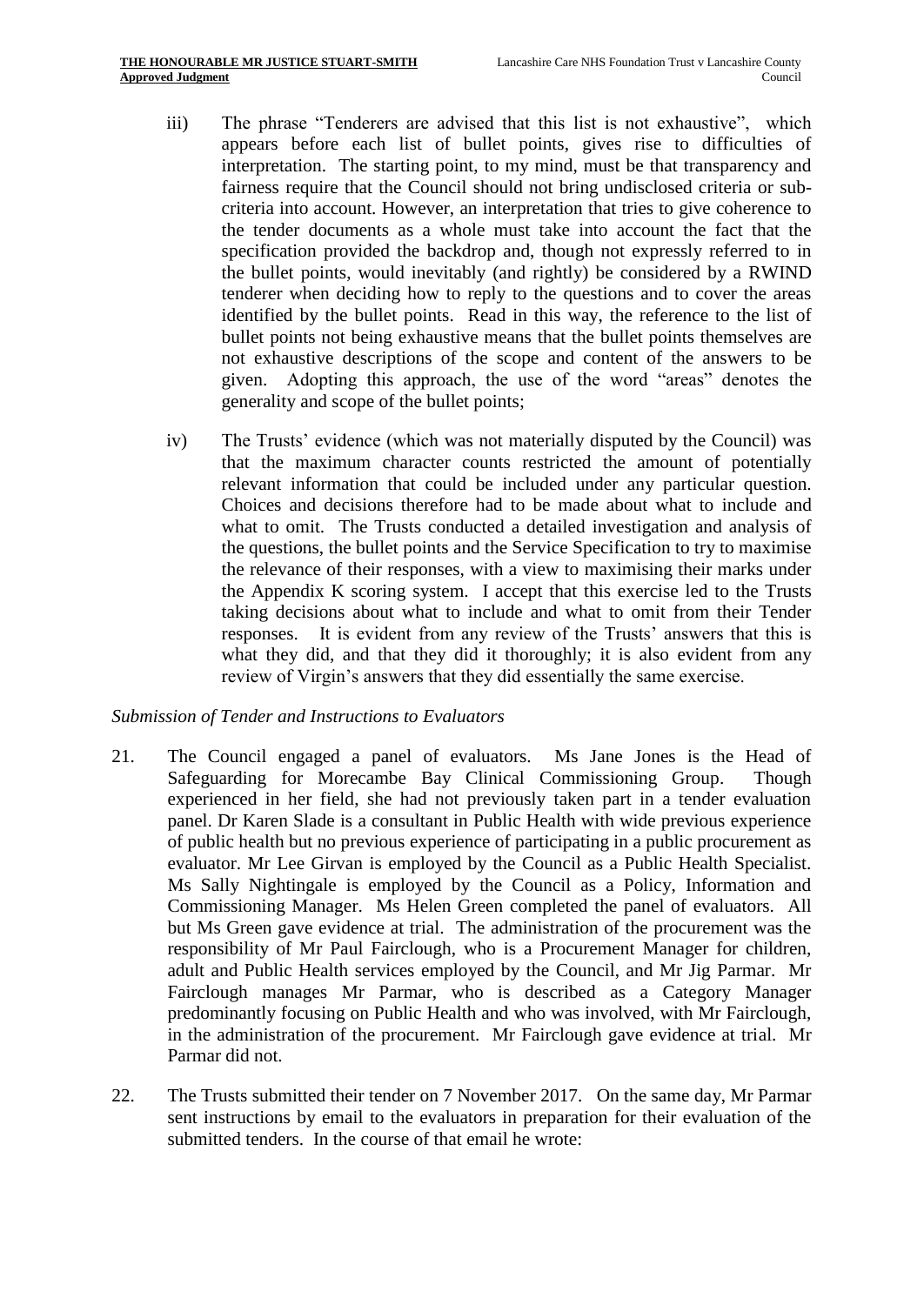"3. Background reading – published tender documentation inclusive of all contracts, specifications, instructions and evaluation criteria.

a. As an absolute minimum, please ensure you have read the specification(s) for each lot(s) you are evaluating, and are familiar with the 'Appendix K evaluation criteria (award). I have included this document as a separate attachment for ease of access. Scores must be based on the evaluation subcriteria identified directly under each question. Specifications are included within the contracts for each lot; accessible through the first zipped folder (attached).

b. The evaluation of all award criteria must be based on the specification(s) and therefore you must not consider/take into account any prior knowledge/relationship you may have with any bidding organisation."

- 23. In their initial statements for trial, the Council's witnesses generally referred to the Appendix G questions as "criteria" and the bullet points as "sub-criteria". In doing so they followed the language of Appendix G. In supplemental statements shortly before trial, two evaluators (Ms Jones and Dr Slade) and Mr Fairclough shifted their ground so as to suggest that there were two "criteria" (quality and pricing) and seven "subcriteria" (Q1 to Q7). In doing so they adopted the approach of Appendix K. I do not know what provoked this change of heart and evidence; but I do not think it matters. Applying the principles I have outlined above, it is clear that questions Q1 to Q7 and the bullet points under each question were basic elements in the approach to be adopted and applied consistently by tenderers and the authority alike. In other words, the Council was required to assess the tenderer's answers in the manner set out in the tender documents and, specifically, ensuring that the mark awarded for each question took into account how the tenderer had covered the bullet points under the question being marked.
- <span id="page-10-0"></span>24. The individual score sheets completed by the evaluators and their witness evidence shows that each brought her or his own perspective and detailed approach to the task of arriving at their scores. Ms Jones' scoresheet reflects her approach, which was to read the question and then refer to the bullet points and look for the key points. Her evidence, which I accept, was that she considered the service specification and general quality of the response for the relevant question when scoring each bid individually.
- 25. Dr Slade followed the instruction she had been given by Mr Parmar that her evaluation should be based on the specification. In order to help her take in its contents, she compiled what she considered to be the key requirements as she read and understood it and organised her notes as an aide memoire with relevant points for each question being located and listed below the question and bullet points to which she thought them relevant. She described the aide memoire in her oral evidence as "simply a distillation of the specification to get me up to speed so I was familiar with it." I accept that as an accurate description of what she set out to do. When she came to compile her score sheet, she did not limit herself to points that she had included in her aide memoire; nor did she treat the points in her aide memoire as if she was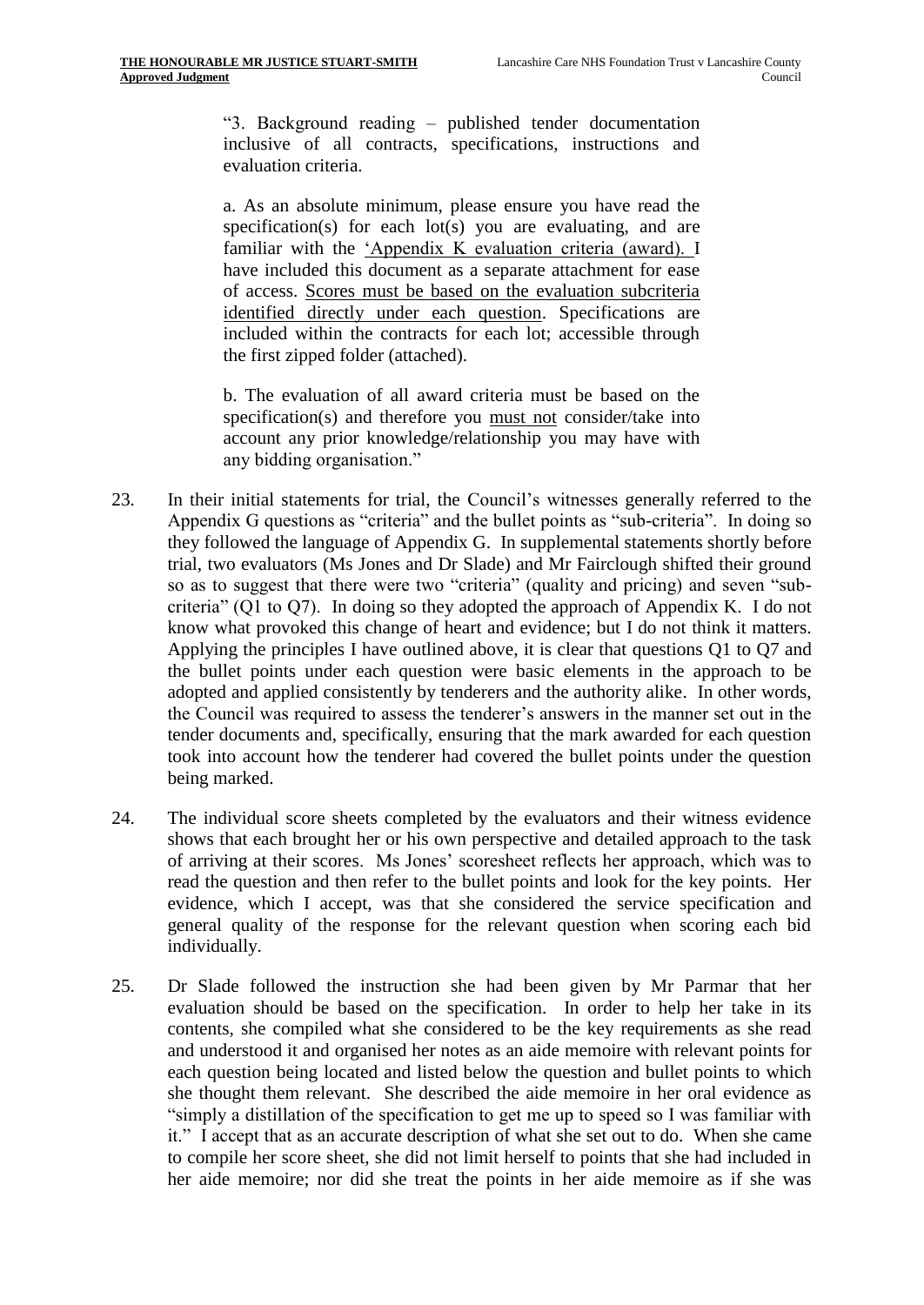required to score the tenders by reference to them. I am satisfied and find that, when evaluating and scoring the tenders, she had regard to the questions and bullets as the focus of her scoring, and that she treated her aide memoire as a useful prompt where (and only where) she found it relevant and helpful to that approach to scoring. I accept her evidence that she did not share her aide memoire or discuss it with any of the other panel members at any stage. Her decision to compile and use her aide memoire is the subject of Issue 2, and I will consider it further there.

- <span id="page-11-1"></span>26. Mr Girvan scored the bids separately by going through each question and bullet point; and if he thought there was something in the specification that was relevant to a particular bullet point, he would consider it in relation to that point. This had the consequence that he did not expressly refer to (or make a point relating to) every bullet point on his scoresheet. Ms Nightingale scored the tenders based on her assessment of the bidder's answer to the question whilst also making reference to the bullet points under each question. Her evidence, which I accept, was that she took into account the specification in the context of the bullet points: it was in the course of her evidence that the specification was (rightly) described as the backdrop to the whole process. Ms Green's approach is apparent from her score-sheet, which shows that she paid close attention to the bullet points and the extent to which she considered that the bidder had (or had not) covered them when scoring the questions. It is also apparent that she had regard to the Service Specification as underpinning the whole exercise.
- <span id="page-11-0"></span>27. The moderation meeting took place on 14 November 2017. Mr Parmar chaired the meeting. Mr Fairclough took notes on his laptop. The evaluators could see that he was working on his laptop but could not see what he was doing, whether noting or deleting. In outline, the process that was followed was that the meeting would take the individual evaluators' scores for a bidder's answer to the question. There would then be a period when each evaluator was invited in turn to offer their comments on the answer, both negative and positive. Mr Fairclough took a note of the points that were made, though it was not verbatim. Analysis of his record shows that the order in which the evaluators gave their contributions was not constant: typically Mr Parmar would ask an evaluator with an outlying score to start the process. There would be a period of discussion of the points being made as the evaluators attempted to reach consensus on the score for the question under discussion.
- 28. It is clear from the evidence of the witnesses (and I find) that, although the panel reached consensus on scores, there was not necessarily or even probably congruity of reasoning that led each evaluator to subscribe to the consensus score for the question. It is also clear (and I find) that the moderated discussion had the result that evaluators might be persuaded to change their minds on particular points so that, for example, a point that they had felt to be influential when carrying out their original evaluation became less influential than it had been or a point that they had not considered to be influential when carrying out their original evaluation assumed greater importance in the light of the discussion that took place. Shifting of ground and reasoning is of course to be anticipated in the course of a moderated discussion such as took place; but it means that the evaluators' original score sheets are not a reliable guide to the reasons that ultimately caused the group to reach their consensus scores.
- 29. Neither Mr Parmar nor the evaluators instituted a system whereby each bullet point was discussed in turn. Rather, the discussion in relation to each question was initiated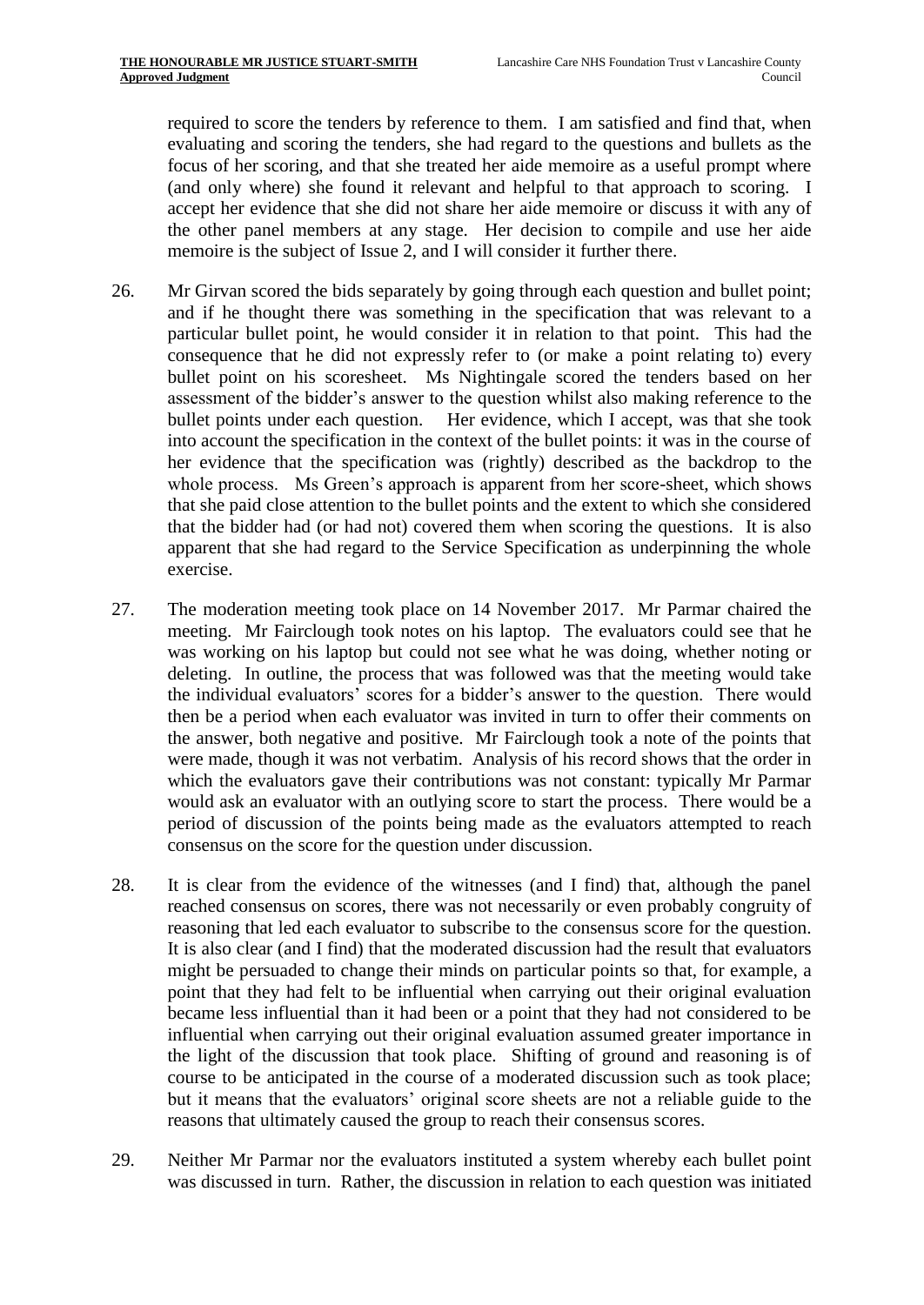by reference to the comments (negative and positive) that the evaluators brought to the discussion as a result of their previous evaluations. There was no analysis at the end of the discussion to see whether all bullets had been covered either in the discussion or otherwise. The evidence does not establish that each bullet for every question was expressly discussed. It is not surprising that the procedure adopted at the moderation had the result that not each bullet point can be identified in Mr Fairclough's notes as having been considered. The positive and negative points recorded in the notes can generally (but not always) be attributed as being relevant to particular bullet points. With some questions, the positive and negative points taken together appear to include reference to all of the bullet points for that question – but this is not always so. In the absence of a comprehensive record of the discussions at moderation, the absence of any recorded point that is attributable to a particular bullet point does not enable me to infer that the bullet point in question was not mentioned or discussed.

- <span id="page-12-1"></span>30. However, each of the evaluators had carried out their initial evaluation properly by reference to the bullet points. Where they had specific positive or negative comments, those were raised and informed the evaluation process during the moderation. The absence of a specific positive or negative comment directed at a specified bullet point in the notes of either the initial evaluation or at the moderation meeting does not mean that the bullet point was either ignored or did not inform the views that the evaluators brought with them to the moderation. I accept the evidence of Dr Slade that she knew she had covered all the bullets and that her positive and negative comments would drill down to the bullet points; and I accept that this approach and thinking was, in general terms, representative of the approach of each of the evaluators. I also accept the evidence of Mr Fairclough that throughout the moderation there was what he described as "constant reference" to the bullet points. Having heard from Mr Fairclough and from four of the five evaluators, I find that they had the bullet points before them and had them in mind during the moderation process, even if one or more was not expressly spoken about. Although the moderation notes do not demonstrate that express consideration of each bullet point was undertaken, the range of views and the thoroughness in the approach of the five panel members in their initial evaluations means that the views they expressed in the moderation were informed by their consideration of all the bullet points even if, as may have happened, some were not expressly mentioned.
- 31. At some point in the discussion of a question Mr Fairclough would read out points that he had noted. I accept Dr Slade's evidence that he would typically say something along the lines of "We have arrived at 3. I have these positives and these negatives, is that sufficient?" The evaluators had the opportunity to agree or disagree with the comments that he read out.
- <span id="page-12-0"></span>32. The evaluators gave evidence about the observations they had made on their original scoresheets, some of which was plainly reconstruction, some of which was equally plainly based on actual recollection, and some of which was a mixture of both recollection and reconstruction. When it came to giving evidence about the discussions and decisions at the moderation, their evidence was, to my mind, much less convincing for two main reasons. First, their evidence tended to be dominated by what they believed to have been their own particular position (whether or not it changed during the moderation); and, second, when trying to give evidence about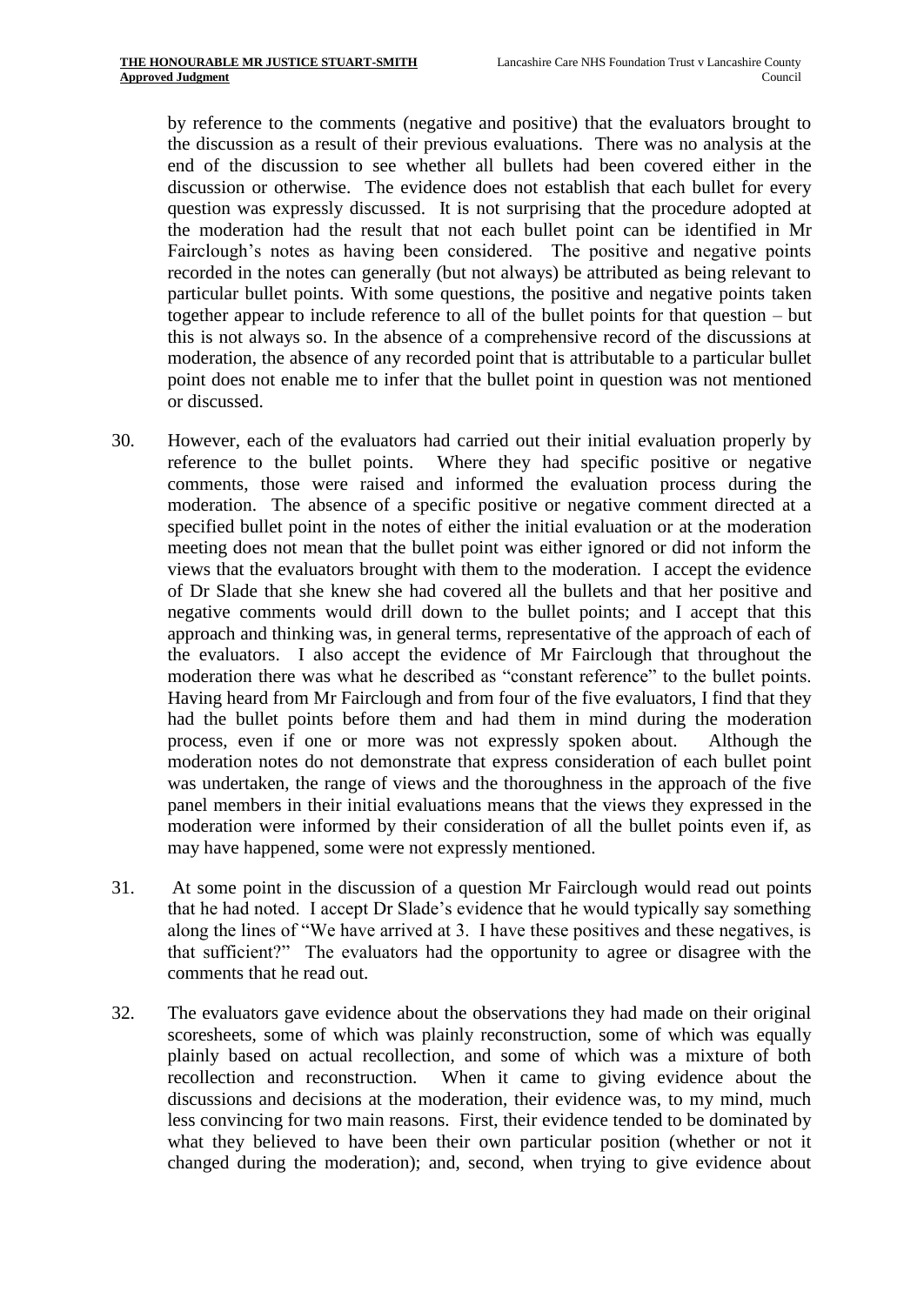what happened at the moderation, it was clear that their evidence was dominated by attempts to reconstruct what was signified by Mr Fairclough's notes. Focus must therefore shift to Mr Fairclough's note-taking and notes as a record, and the evidence of the evaluators as to what happened.

- 33. Mr Fairclough's evidence was that he noted points that reflected the discussion that was held. Sometimes he would note a point but would subsequently delete it because the evaluator who had made the point no longer relied upon it after and in the light of the discussion that followed. It is evident that the views of individual evaluators in relation to a given answer might differ, so that one might think that the answer covered a particular bullet point satisfactorily while another did not. In such a case both positive and negative comments might be expressed in the course of the discussion and be noted by Mr Fairclough. I accept Mr Fairclough's evidence that he would sometimes edit out points that he had initially recorded because of a subsequent change in position by one or more evaluators: but the notes of the moderation have a number of examples where conflicting points are recorded, with no apparent attempt to attribute them to individual evaluators, to reconcile them or to indicate whether or to what extent the panel reached agreement, even if that agreement was an agreement to disagree on the significance of a point while agreeing on the ultimate consensus score. Examples of the recording of contradictory comments are provided at [11] of the Claimants' closing submissions. I accept the evidence of the evaluators (specifically as summarised in [10] of the Claimants' closing submissions) that the notes of the evaluation in their final form included points in relation to which the evaluators did not agree either that they were good points at all or as to the weight to be attached to them. Furthermore, even if Mr Fairclough set out to record all material points in his notes, it is apparent from what I have already set out and from his evidence that some were either omitted or edited out. Accordingly, although I accept that the points that have survived in Mr Fairclough's notes are points that were identified during the discussion, they are not a complete record of the points that were made or even the points that were considered to be material at some stage during the discussion, as some were edited out at unspecified times and for reasons that are not themselves recorded.
- 34. Two other features of Mr Fairclough's notes should be mentioned at this stage.
- <span id="page-13-0"></span>35. First, there was no consistency in the manner in which any discussion or decisionmaking process was recorded over and above the recording of positive and negative points. The forms that were used by the evaluators differed from the form of Appendix G: where Appendix G had said under each question "Please insert your response here:", the evaluators' sheets had two boxes, the first of which was headed "Positive Comments" and the second "What was missing or could have made their answer better". The same format was used for Mr Fairclough's notes of the moderation, and Mr Fairclough allocated the evaluators' points accordingly. The record of the agreed score was inserted at the bottom of the "What was missing…" box. Sometimes there was a clear reference to points that had been recorded above, while sometimes there was not. Thus in the notes of the moderation of the Trusts' bid:
	- i) For Q1, the note recorded at the bottom of the "What was missing…" box "Panel agreed a score of 4. Substantial assurance was received by the panel having considered the detail of the responses. Key points highlighted." The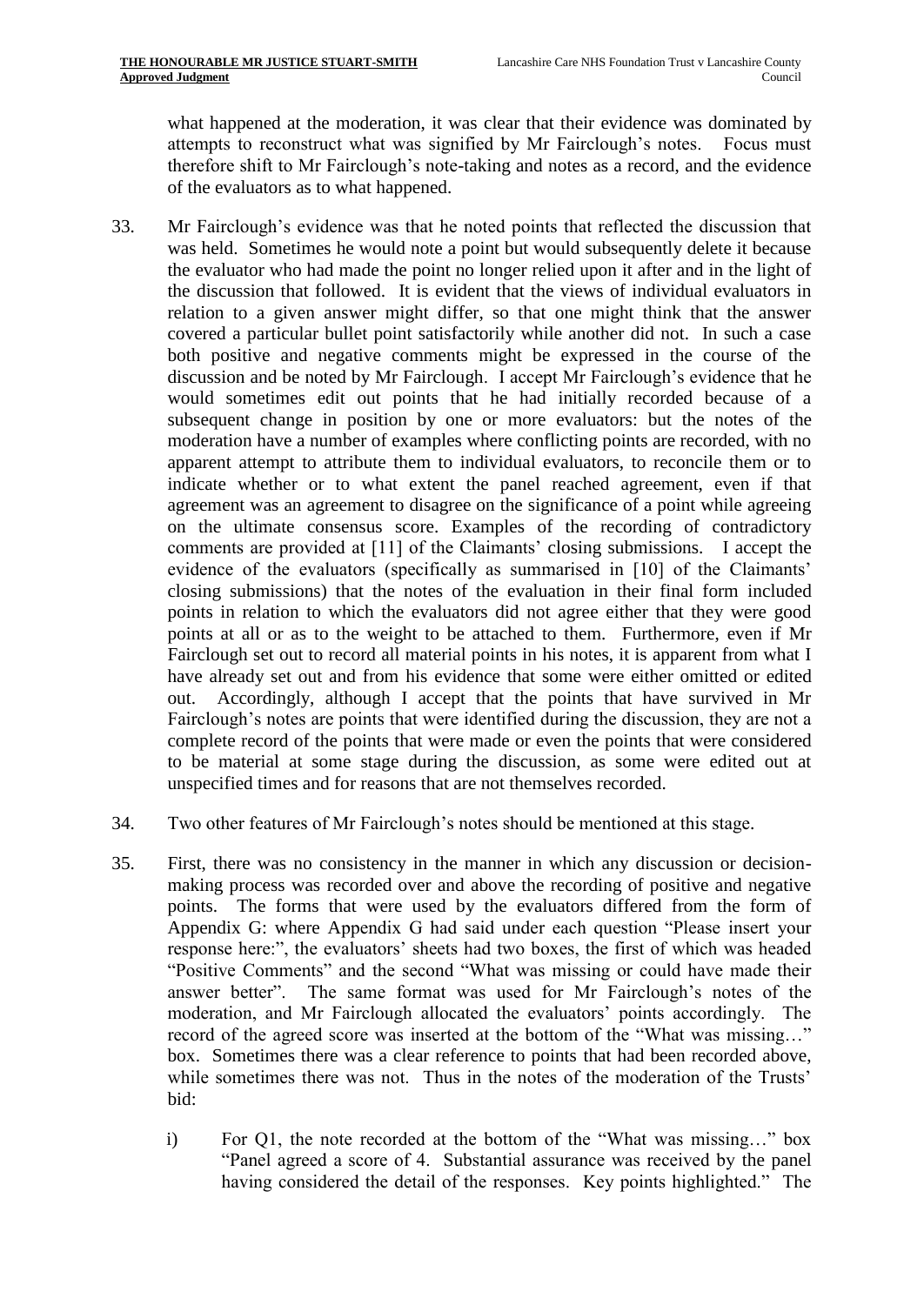"Positive Comments" box had 12 comments in it, of which three were highlighted by being in bold font. The "What was missing…" box had four comments, none of which was highlighted. An identical comment appeared at the bottom of the "What was missing…" box for Virgin's Q1, and three positive comments out of 12 were highlighted;

- ii) For Q2, the note recorded at the bottom of the "What was missing" box "Panel agreed a 3 on reflection of the discussion that has taken place – key points in this respect are highlighted." The "Positive Comments" box had 10 comments in it, none of which was highlighted. The "What was missing…" box had 13 comments, the last four of which were highlighted. By contrast, although the consensus score was recorded against Virgin's Q2, there was no comment at the bottom of the "What was missing…" box or elsewhere and no comments (positive or negative) were highlighted;
- iii) For Q3, the note recorded at the bottom of the "What was missing" box "Panel agreed a 3. Key point is lack in audit approach, engagement with the authority, and clarity around roles in consortium." No points were highlighted. The "Positive Comments" box had 12 comments in it. The "What was missing..." box had 8 comments in it, three of which were in similar but not identical terms to what had been identified as "key point". By contrast, the comment at the bottom of the "What was missing…" box for Virgin's Q3 stated "Panel agreed a score of 4, this was a very robust answer." That observation was followed by a further passage to which I shall return. No points (negative or positive) were highlighted;
- iv) For Q4, the note recorded at the bottom of the "What was missing" box "Panel agreed a score of 4, key to the discussion why this wasn't a 3 was the breadth of training opportunities and measures in place for staff monitoring and development. Staff supervision, qualifications, and training wasn't always clear and therefore the panel agreed that the response was not a 5." The "Positive Comments" box had 13 comments in it, none of which was highlighted. The "What was missing…" box had 6 comments, none of which was highlighted. It is possible to identify some correlation between what was described as key to the discussion and the comments that were recorded above; but different terms were used. By contrast, the comment at the bottom of the "What was missing …" box for Virgin's Q4 stated "Panel agreed a score of 4" before setting out what was called a "discussion point". There was no reference to "key points" as such;
- v) For Q5, the note recorded at the bottom of the "What was missing" box "Panel agreed a 3. All requirements met to a good standard but not a 4. Response didn't evidence that processes are embedded or that there is a practical commitment to being lead professional." The "Positive Comments" box had 9 comments in it, none of which was highlighted. The "What was missing…" box had 11 comments, none of which was highlighted. One of those comments was "Response didn't evidence that processes are embedded or that there is a practical commitment to being lead professional", which appears to reflect the later observation apparently giving some explanation for the award of a mark of 3. By contrast, the comment at the bottom of the "What was missing …" box for Virgin's Q5 stated "Panel agreed a score of 4"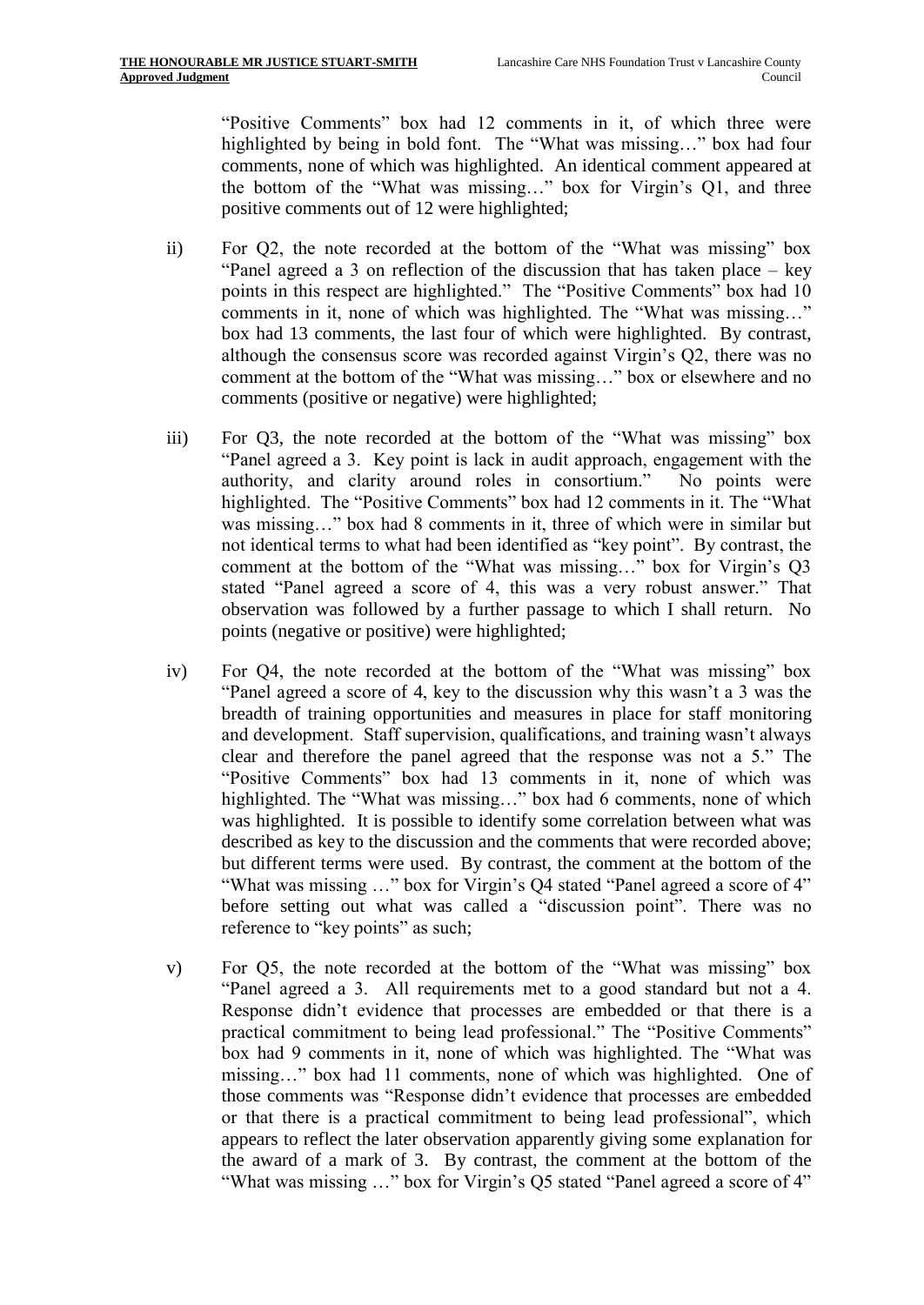before setting out short comments that were said to warrant a score of 4. That passage was then followed by another to which I shall return: see [\[37\]](#page-15-0) below. None of the points (positive or negative) were highlighted;

- vi) For Q6, the note recorded at the bottom of the "What was missing" box "Panel agreed a 3 – the panel agreed some good elements were present, the response was better than acceptable following a discussion of sub-criteria applied." The "Positive Comments" box had 11 comments in it, none of which was highlighted. The "What was missing..." box had 6 comments, none of which was highlighted. By contrast, the comment at the bottom of the "What was missing …" box for Virgin's Q6 stated "Panel agreed a 3" before setting out a short series of points that identified strengths and weaknesses. No points (positive or negative) were highlighted;
- vii) For Q7, the note recorded at the bottom of the "What was missing" box "Panel agreed a score of 4. A range of very good measures are included and on reflection the negatives listed were limited, although the co-production example discussed highlighted some issues in understanding." The "Positive Comments" box had 10 comments in it, none of which was highlighted. The "What was missing…" box had 3 comments, none of which was highlighted. By contrast, the comment at the bottom of the "What was missing …" box for Virgin's Q7 stated "Panel agreed a score of 4. A very good response demonstrating a thorough understanding once the above points are considered." No points (negative or positive) were highlighted.
- 36. As this summary shows, there was no consistency either in identifying what were said to be key points or in highlighting points to show that they had been influential. The approach differed even within the record of the same question: thus the Trusts' Q2 adopted highlighting of points, but Virgin's Q2 did not; and there was no note at all at the end of Virgin's Q2 to provide any guidance at all to the decision-making process.
- <span id="page-15-0"></span>37. The lack of clarity in the manner of recording the discussion and reasoning of the panel is compounded by the interpolation of comments which, on their face, appear to indicate that the scoring was done by comparing the Trusts' answers with Virgin's, which was not the permitted approach. After identifying that the panel had agreed a score of 4 for Virgin's Q3, the note identified six features that were either "better" or "stronger". Similarly, having recorded that the panel agreed a score of 4 for Virgin's Q5, the note identified six features, five of which were expressed as "stronger" or "wider".
- 38. This difficulty is not confined to the passages at the end of each of the questions. Of the 12 positive comments recorded against Virgin's Q5, two are expressed in relative terms ("wider" or "stronger").
- <span id="page-15-1"></span>39. Mr Fairclough's explanation for these entries is that, after the moderation had finished and the scores had been revealed, there was time left and so the decision was taken to go over the standstill feedback with everyone whilst they were still together. They focussed on the two questions where the Trusts' and Virgin's scores had differed, namely Q3 and Q5. Mr Fairclough went on working on the same set of electronic notes while the panel discussed the characteristics and relative advantages of the highest scoring tender. I accept that evidence. Mr Fairclough now recognises that it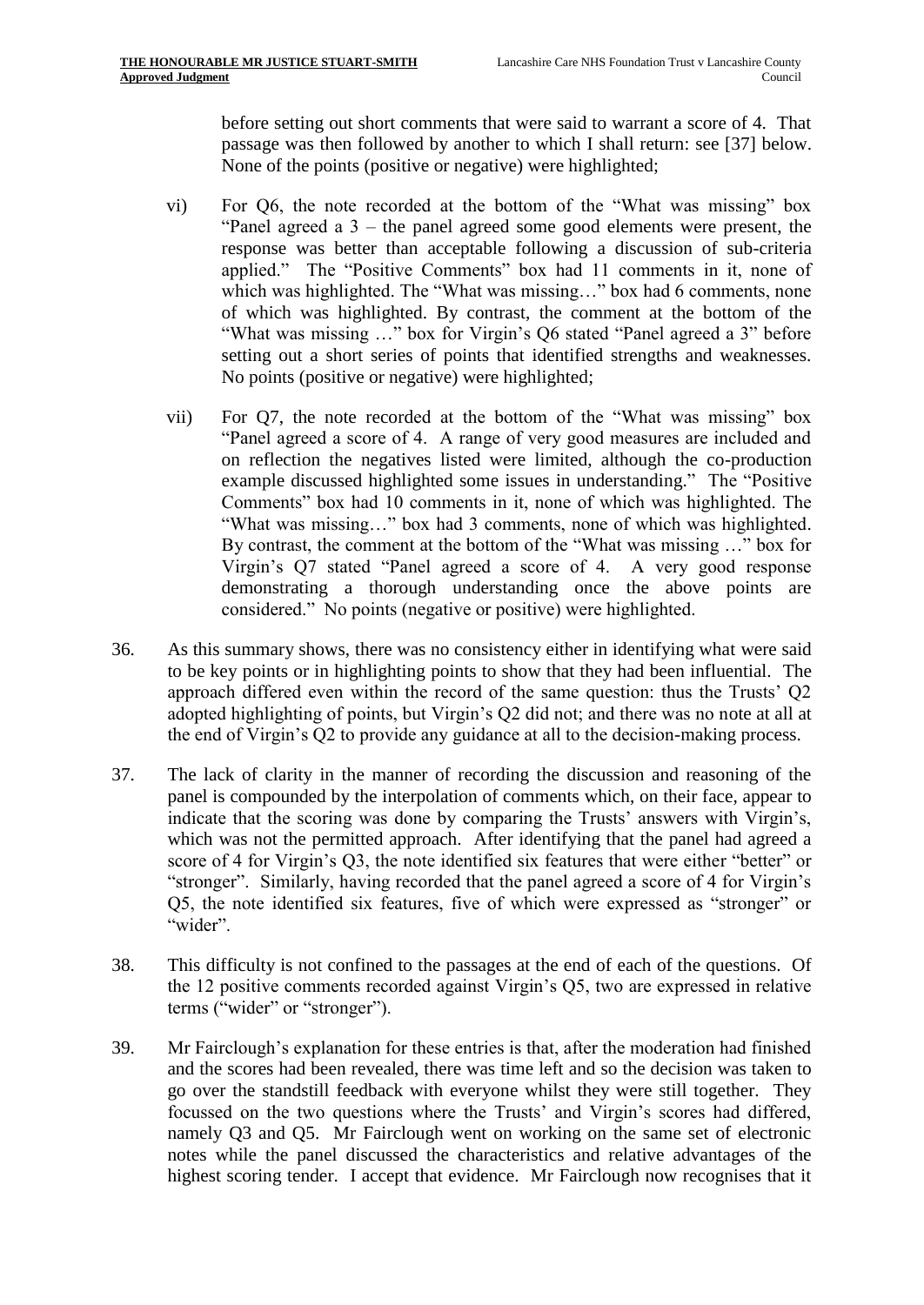would have been better to have started fresh notes or at least to identify within the note what he was doing. I agree. His evidence provides a satisfactory explanation why there are the passages at the end of the assessment of Q3 and Q5; but it is not a satisfactory explanation for the use of relative terms in the positive points for Virgin's Q5. The inference I draw, on the basis of my acceptance of his evidence that the moderation did not adopt a comparative approach when reaching its consensus scores, is that Mr Fairclough went back and either deleted or overwrote some of the positive comments. The weakness of the approach that was adopted is highlighted by the fact that Mr Fairclough cannot now remember which parts of the passages in question were added as part of the standstill feedback gathering process. I have no confidence that the only points that were altered during this latter stage were those where a relative comment is to be found.

- <span id="page-16-0"></span>40. In this unsatisfactory state of the written record of the evaluation, I accept the evidence of Dr Slade that the evaluators considered as a panel whether, balancing the positive and negative comments which had been raised, the response in question could be described as poor, acceptable, good, very good or excellent. But it is not possible to determine in any greater detail what weight was attached to particular comments, save that some were highlighted (which itself is not very informative); nor is it possible to determine whether any points (including those highlighted or referred to in the short passages at the end of the notes for each question) were consensus points or points on which some but not all members of the panel relied. I am not satisfied that all points that were material in the course of or by the end of the discussion are recorded in the notes. Nor am I satisfied that the highlighted comments were the only points that led the panel to reach its consensus scores; and I am satisfied that they do not provide a full or accurate account of the reasons or reasoning that led either individual panel members or the panel as a whole to reach the consensus scores that were reached.
- 41. Worse was to follow. The Council's Tender Panel Guidance provided that the Chairperson would "ensure all evaluation documents, including all evaluation comments, justifications, marks and amendments are fully documented and agreed by both the panel members and the Chairperson." The guidance presciently said that "by observing and implementing these guidelines, the evaluation panel will ensure that the tender evaluation process has been undertaken in an open, transparent and compliant manner. This will reduce the risk of complaints and legal challenges which are very time consuming and costly."
- 42. This guidance was ignored. On 24 November 2017 Mr Parmar wrote to the panel members saying that it "might be impractical" for panel members to sign the final moderated scoring sheet at that stage. Instead, he asked each panel member to send an email "which clarifies your satisfaction/agreement of the moderation process and final scores." The notes were not sent to the panel members. Ms Green replied confirming her agreement with the moderation scores; Dr Slade confirmed she was "satisfied that the moderation process and generation of final scores had been fair and robust"; Ms Jones clarified her "agreement of the moderation process and final scores for Lot 1"; Mr Girvan confirmed "agreement with the moderation and final scores for lot 1-4….". No one purported to agree the notes of the moderation. They were never agreed by the panel as an accurate record of the moderation. On the evidence I find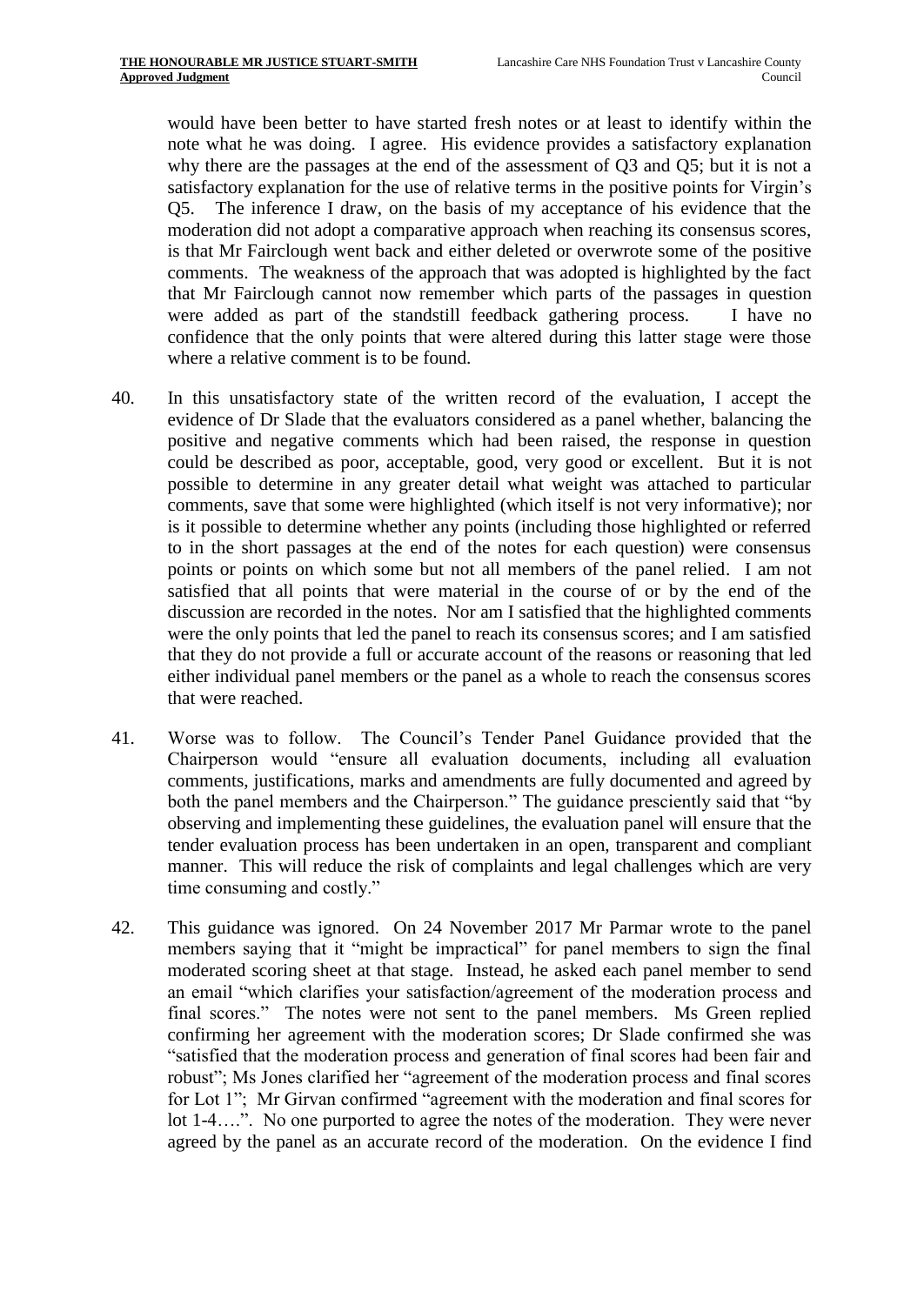that the panel members were not shown the notes of the moderation until they came to make their statements in these proceedings.

- 43. Later, when the Trusts were pressing for information, the Council misled them by first redacting the dates and then backdating three of the individual members' evaluation notes. To describe this (as the Council did) as merely "a regrettable episode of poor administration" is, to my mind, an unacceptable understatement.
- 44. The Trusts were informed that they had been unsuccessful on 27 November 2017. The limited information that was provided to the Trusts showed that the margin by which they had fallen short of the successful tenderer was 4.07%, with Virgin scoring 78.5% and the Trusts 74.43%. 0.07% of the difference was attributable to price. The 4.0% difference on quality evaluation represented a difference of two marks overall, one for Q3 and one for Q5.
- 45. There was at one point a dispute about whether the Council acted in breach of its obligations by failing to provide the Trusts with a debrief pursuant to Regulation 86. However, the practical significance of that dispute was overtaken by events when the Council provided the Trusts with the underlying scoring materials relating to the Trusts' bid on 11 December 2017. The dispute under Regulation 86 has therefore not been pursued as a separate head of challenge. That said, the Trusts maintain that the failure to debrief is symptomatic of and relevant to their complaint that the Council has failed to identify or provide a reasoned explanation of its evaluation which accords with the evaluation methodology which it said it would use.
- 46. These proceedings were issued on 14 December 2017. Particulars of Claim were served on 21 December 2017. The proceedings brought the automatic suspension into force, which has remained to date. Having brought the proceedings, the Trusts continued to press for information, including information about Virgin's bid, some of which was provided at and from the end of January 2018. In the light of further information disclosed by the Council, the Particulars of Claim were amended on 5 February 2018, Re-amended on 22 March 2018 and Re-re-amended on 13 April 2018.

## **Issue 1: As to the quality evaluation generally:**

- **a) Are the reasons given by the Defendant for the scores awarded to the Claimants and Virgin for the quality evaluation questions sufficient in law?**
- **b) Did the Defendant in fact apply or depart from the stated award criteria and/or evaluation methodology when evaluating tenders?**

## *Issue 1(a): Sufficiency of Reasons Given by the Council*

- 47. The Trusts' case is in summary that:
	- i) The Council is unable to articulate any consensus reasons for the scores for 4 out of 14 questions (Trusts Q6, Virgin Qs 2, 3 and 5);
	- ii) Further, on its own evidence, the Council cannot establish a complete or accurate account of the consensus reasons for any question;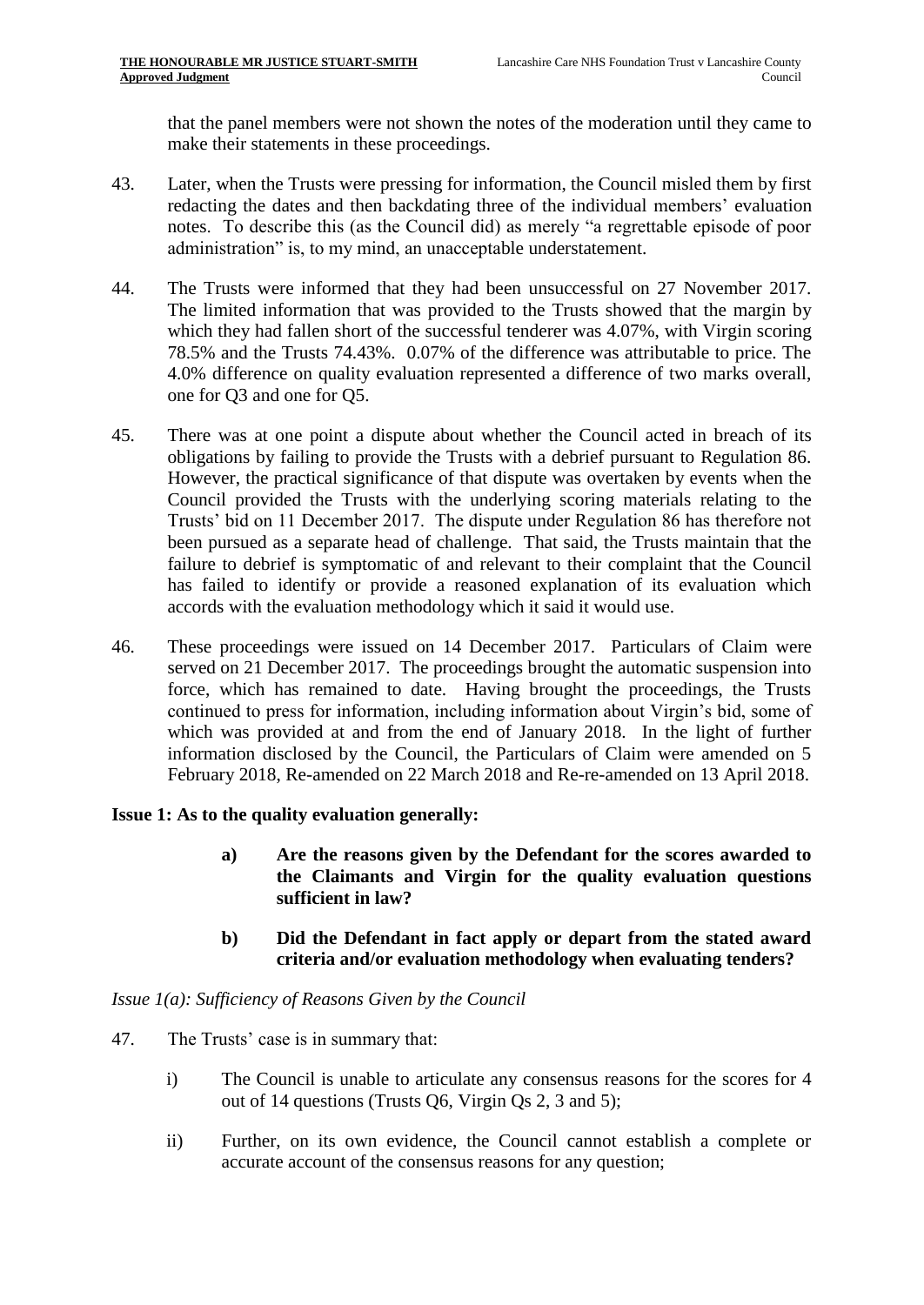- iii) Either or both of these points means that the award decision falls to be quashed.
- <span id="page-18-0"></span>48. The Council's response is in summary that:
	- i) The written reasons provided for the evaluators' decision are set out in the Panel Notes for Consensus Scores for each tenderer i.e. the notes of the moderation to which I have referred above;
	- ii) The notes record as comprehensively as possible a range of positive and negative comments made by the Panel in respect of each question and highlight different points that the panel had picked up on;
	- iii) The bulleted comments which remain in the final version of the notes form the rationale for the consensus scores for each question;
	- iv) Thus the Court should find that the reasons for the consensus scores for each question for each tenderer comprise both the bullet pointed positive comments and negative comments as well as the short summary at the end of the listed bullet points found in the moderated score sheets $<sup>1</sup>$ .</sup>
- 49. There is no substantial issue about the principles to be applied. It is conveniently summarised in two *Dynamiki* decisions. In Case 272/06 *Evropaiki Dynamiki* [2008] ECR-II 00169 at [27] the Court said:

"…in accordance with settled case-law, the statement of the reasons on which a decision adversely affecting a person is based must allow the Community Court to exercise its power of review as to its legality and must provide the person concerned with the information necessary to enable him to decide whether or not the decision is well founded"

50. To similar effect, in Case 447/10 Evropaiki Dynamiki at [92] the Court said:

"the corollary of the discretion enjoyed by the Court of Justice in the area of public procurement is a statement of reasons that sets out the matters of fact and law upon which the Court of Justice based its assessment. It is only in the light of those matters that an applicant is genuinely in a position to understand the reasons why those scores were awarded. Only such a statement of reasons therefore enables him to assert his rights and the General Court to exercise its power of review."

51. In *Healthcare at Home Limited v The Common Services Agency* [2014] UKSC 49, Lord Reed (with whom the other Justices agreed) said at [17]:

<u>.</u>

 $<sup>1</sup>$  An alternative submission, that the reasons for the consensus scores for each question for each tenderer</sup> comprise the highlighted bullet pointed positive comments and negative comments as well as the short summary at the end of the listed bullet points, was not pursued in oral closing submissions. This was sensible, for reasons that appear elsewhere.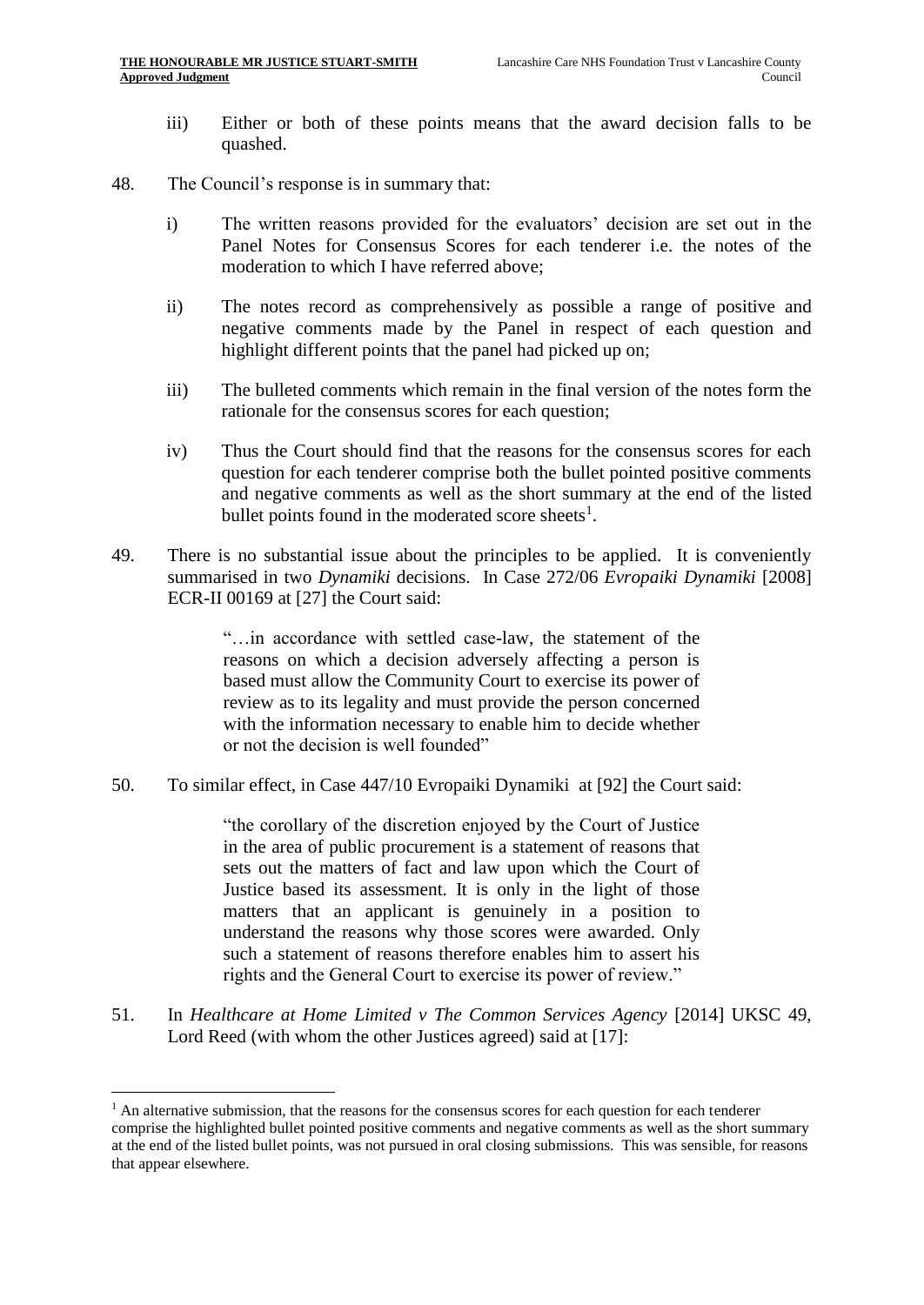"As I have explained, [article 41 of Directive 2004/18](https://login.westlaw.co.uk/maf/wluk/app/document?src=doc&linktype=ref&context=12&crumb-action=replace&docguid=I102C386594B74688BB8DD1B4F724A2BB) imposes on contracting authorities a duty to inform any unsuccessful candidate, on request, of the reasons for the rejection of his application. Guidance as to the effect of that duty can be found in the judgment of the Court of First Instance in Strabag Benelux NV v Council of the European Union (Case T-183/00) [2003] ECR II-138, paras 54-58, where the court stated (para 54) that the obligation imposed by an analogous provision was fulfilled if tenderers were informed of the relative characteristics and advantages of the successful tenderer and the name of the successful tenderer. The court continued (para 55):

"The reasoning followed by the authority which adopted the measure must be disclosed in a clear and unequivocal fashion so as, on the one hand, to make the persons concerned aware of the reasons for the measure and thereby enable them to defend their rights and, on the other, to enable the court to exercise its supervisory Jurisdiction.""

- 52. It is no accident that each of these statements of principle refers to the need to provide "reasons" and "reasoning". With one possible exception, that is not the same as providing a list of factors that were taken into account. The exception would be if each identified factor was awarded equal weight, in which case one could at least identify the numbers of factors whether positive or negative. In that case the greater number would outweigh the lesser (or equality would be achieved). The exception is inapplicable in this case because it is not what happened here with the points listed in Mr Fairclough's notes. There is no suggestion that all points were treated as being of equal weight and it is clear from the evidence as a whole that they were not. Quite apart from this general point, the possible exception is inapplicable if some points are "highlighted" without any indication of the relative weight applied to normal and highlighted points. In any event, the exception would itself be of little or no value where, as here, the outcome is not binary (positive or negative) but the panel were required to reach a consensus score on each question between 0 and 5.
- 53. The importance of clarity as to the decisions and reasons of a moderation panel is reflected in the following observation of McCloskey J in Resource (NI) v NICTS [2011] NIQB at [35], which I respectfully endorse and adopt:

"I interpose here the observation that, under the current statutory and jurisprudential regime, meetings of contract procurement evaluation panels are something considerably greater than merely formal events. They are solemn exercises of critical importance to economic operators and the public and must be designed, constructed and transacted in such a manner to ensure that full effect is given to the overarching procurement rules and principles."

54. In the light of these statements of principle and considerations, I look for the reasons why the Council awarded the scores that it did; and I accept the submission that "a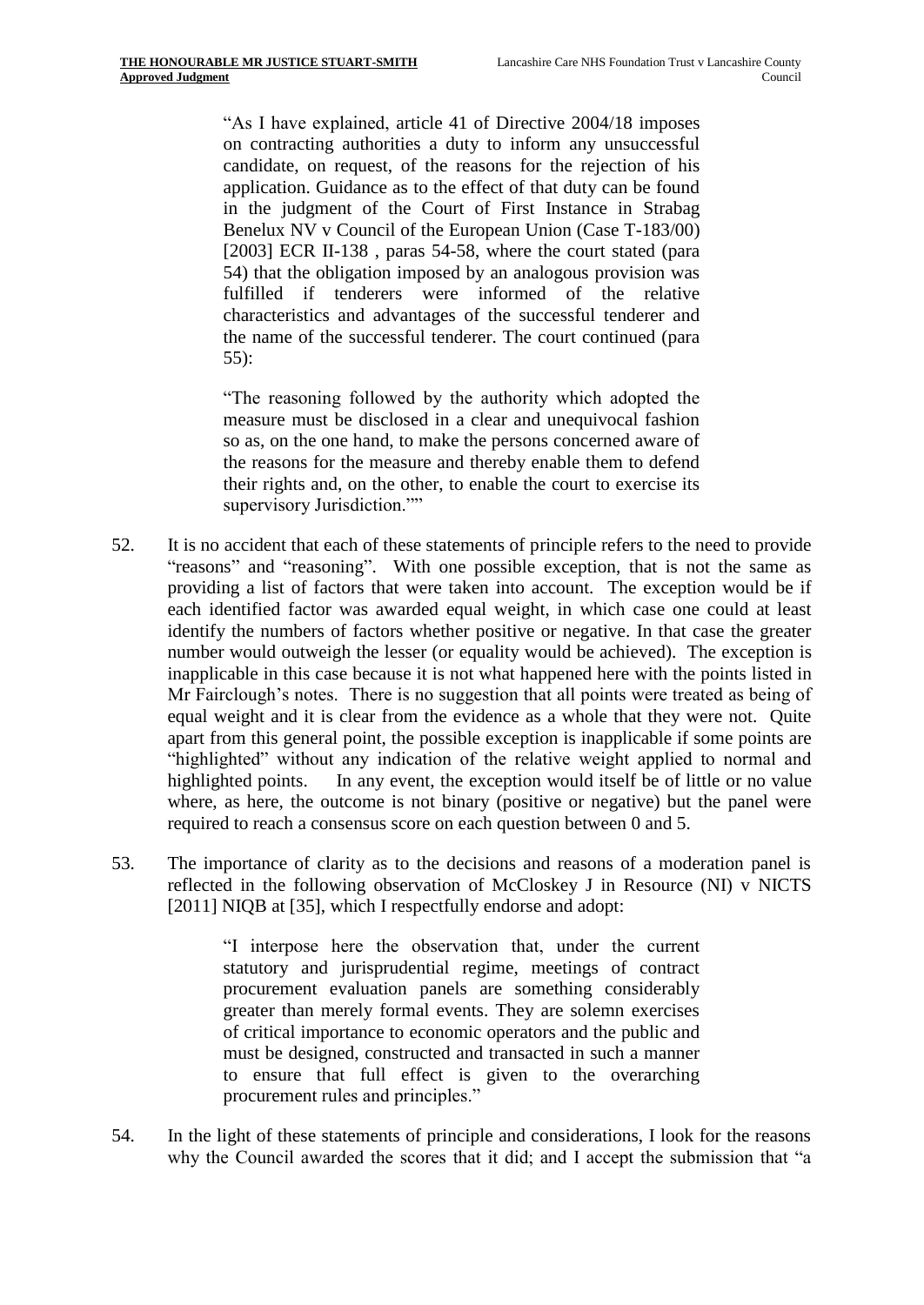procurement in which the contracting authority cannot explain why it awarded the scores which it did fails the most basic standard of transparency."

- 55. A little further on in the passage from *Healthcare at Home* that I have cited above, Lord Reed indicated that an Authority is not generally under an obligation to disclose the notes of the moderation. Where, however, the authority relies upon those notes as setting out the written reasons for the evaluators' decisions, it is to those notes that the Court must look for the reasons and reasoning adopted by the Authority.
- 56. Adopting and applying those principles, I refer first to the factual account of what happened at the moderation meeting at [\[27\]](#page-11-0) ff above; and in particular to my findings at [\[40\]](#page-16-0) above. The inconsistency in approach in the recording of the moderation of different questions in each tenderer's bid means that it is not possible to identify a structure in the notes which reveals the reasoning process adopted by the panel that led to and explains their consensus scores on a given question. Furthermore, although the witnesses called by the Council gave broadly similar accounts of the process that was followed, their evidence was not congruent either as to the process or the reasoning that was deployed in the course of the process. This is not surprising; nor is it intrinsically a criticism of the panel members or Mr Fairclough: see [\[32\]](#page-12-0) above. But it does emphasise the critical importance of being able to find the reasons and reasoning that led to the scores in the notes themselves.
- 57. In their closing submissions, the Trusts concentrate on four questions:
	- i) Virgin Q2: there is nothing more than lists of positive and negative scores, with no highlighting or commentary. Those lists are not a full account of the discussion even if they were comprehensive as lists of the points that were mentioned, which is uncertain for the reasons given above. Mr Fairclough was right to accept that the only recorded agreement is as to the consensus score that was awarded. There is no account or explanation of any discussion or the reasoning process that led to that consensus score. The notes do not explain why the panel awarded the score they did for this question;
	- ii) Virgin Q3 and Q5: see [\[35\]](#page-13-0) and [\[37\]](#page-15-0)-[\[39\]](#page-15-1) above. To the extent that the notes were at any stage a record of the discussion of the moderation, they have been corrupted by the interpolation of the additional material, with the result that it is not possible to identify what forms part of the original note and what does not. If one eliminates the passages where the comparative approach is adopted, the only clue apart from the listing of positive and negative points for Q3 is "… this was a very robust answer". At its highest, for Q5 there is one sentence which could, if taken on its own, appear to be some justification for awarding Virgin a 4: but even that is corrupted by reference to measures "listed below" which are stated in comparative terms. It is therefore not possible to understand the reasons or reasoning by reference to any clear statement in the notes;
	- iii) Trusts Q6: very little was provided in addition to a list of points. I accept the submission that merely to say that "the panel agreed some good elements were present, the response was better than acceptable following a discussion of subcriteria applied" does not give any substantial information about what considerations led the panel to conclude that 3 was an appropriate mark. Mr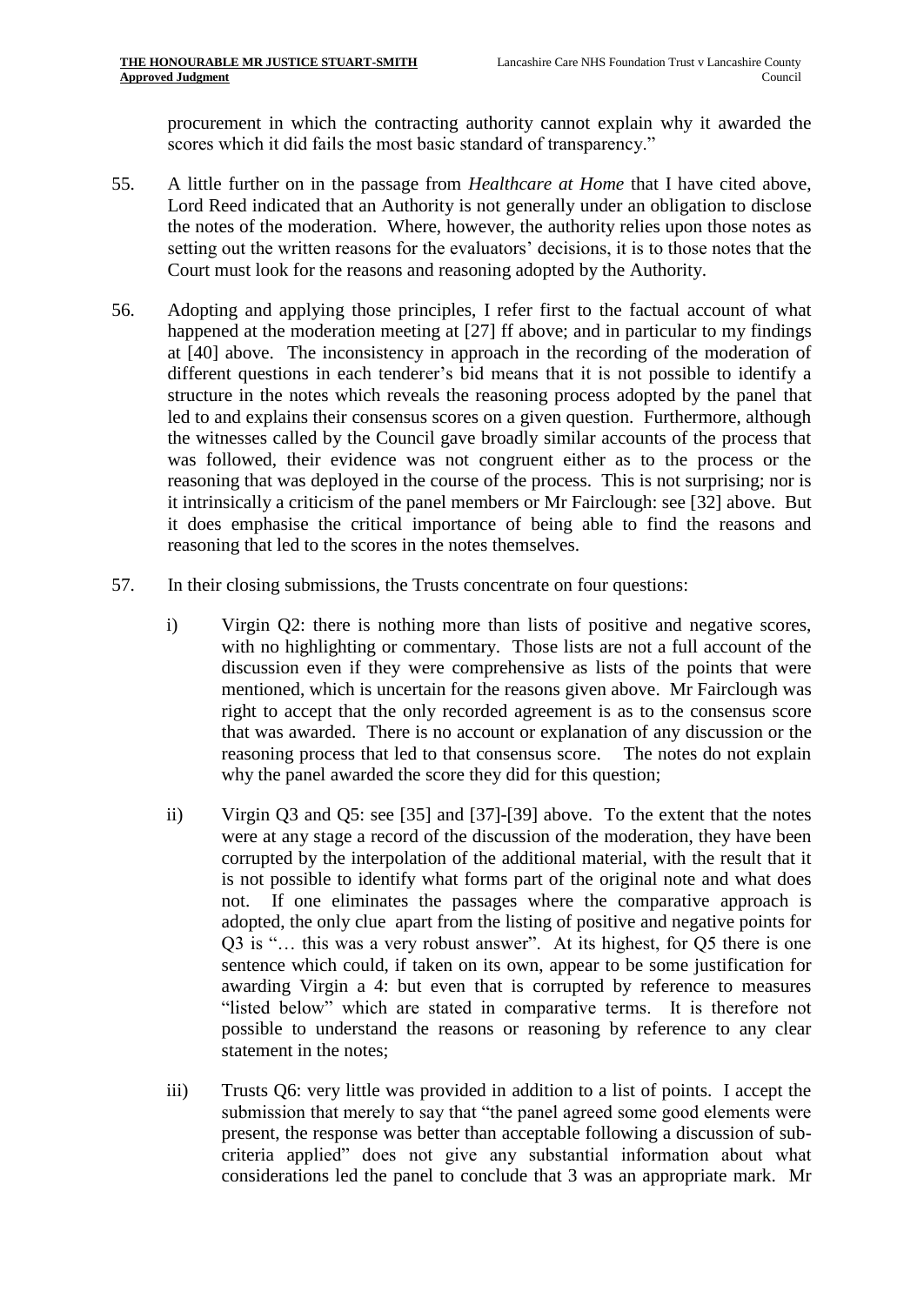Fairclough was right to accept that it is not possible to tell from his notes anything beyond that the answer was considered "good". I conclude that the notes do not explain why the panel awarded the score they did for this question.

- 58. It follows that I accept the specific criticisms made by the Trusts in support of this submission. However, in my judgment the deficiencies are not limited to the four questions identified by the Trusts in this part of their submissions. Other examples of general observations that lack content are to be found in the Trusts' Q1 and Q2 and Virgin's Q1 and (to a lesser extent) Q7. And, viewed overall, I am satisfied that the notes do not provide a full, transparent, or fair summary of the discussions that led to the consensus scores sufficient to enable the Trusts to defend their rights or the Court to discharge its supervisory jurisdiction. First, there is evidence, which I accept, that other reasons (including some agreed reasons) were in play and are not reflected in the notes. Second, pervasively there is no or no sufficient account of the reasoning and reasons that led panel members to resolve their differences (if they did) so as to arrive at consensus scores.
- 59. Lest there be any doubt, I am not suggesting that it was necessary to keep a complete record of what was said or a comprehensive note of every point that was made. I also accept that the amount of detail that an authority is required to provide when giving its reasons may vary from contract to contract, depending on all the circumstances relevant to the contract in question. Although the Tender documents adopted a rather simplistic format and structure, this was a substantial and complex contract and procurement. I reject each of the main limbs of the Council's response as set out at [\[48\]](#page-18-0) above. In summary, the negative and positive points are not, without more, themselves reasons or reasoning and the written reasons do not adequately set out the panel's reasons or reasoning. While the notes record lists of positive and negative points, they do not do so "as comprehensively as possible" or in a way that enables either the Trusts to defend their rights or the Court to exercise its supervisory jurisdiction. The bullet points may provide material that was relevant to the Panel's reasons and reasoning, but they do not themselves provide the rationale for the consensus scores. And, even where there are comments in addition to the positive and negative points, they do not adequately reveal the panel's reasons or reasoning.
- 60. Drawing these strands together, I have come to the conclusion that the reasons given were not sufficient in law in the circumstances of this case.
- 61. I therefore conclude that the Trusts succeed on Issue 1(a).

#### *Issue 1(b): application of correct criteria and methodology*

- 62. The Trusts' case is in summary that the Council:
	- i) Did not ensure that the award of the scores for questions were awarded based on an assessment of all of the sub criteria under the question; alternatively
	- ii) If and to the extent that the Council did follow that approach, it has not been able to establish what its assessment was.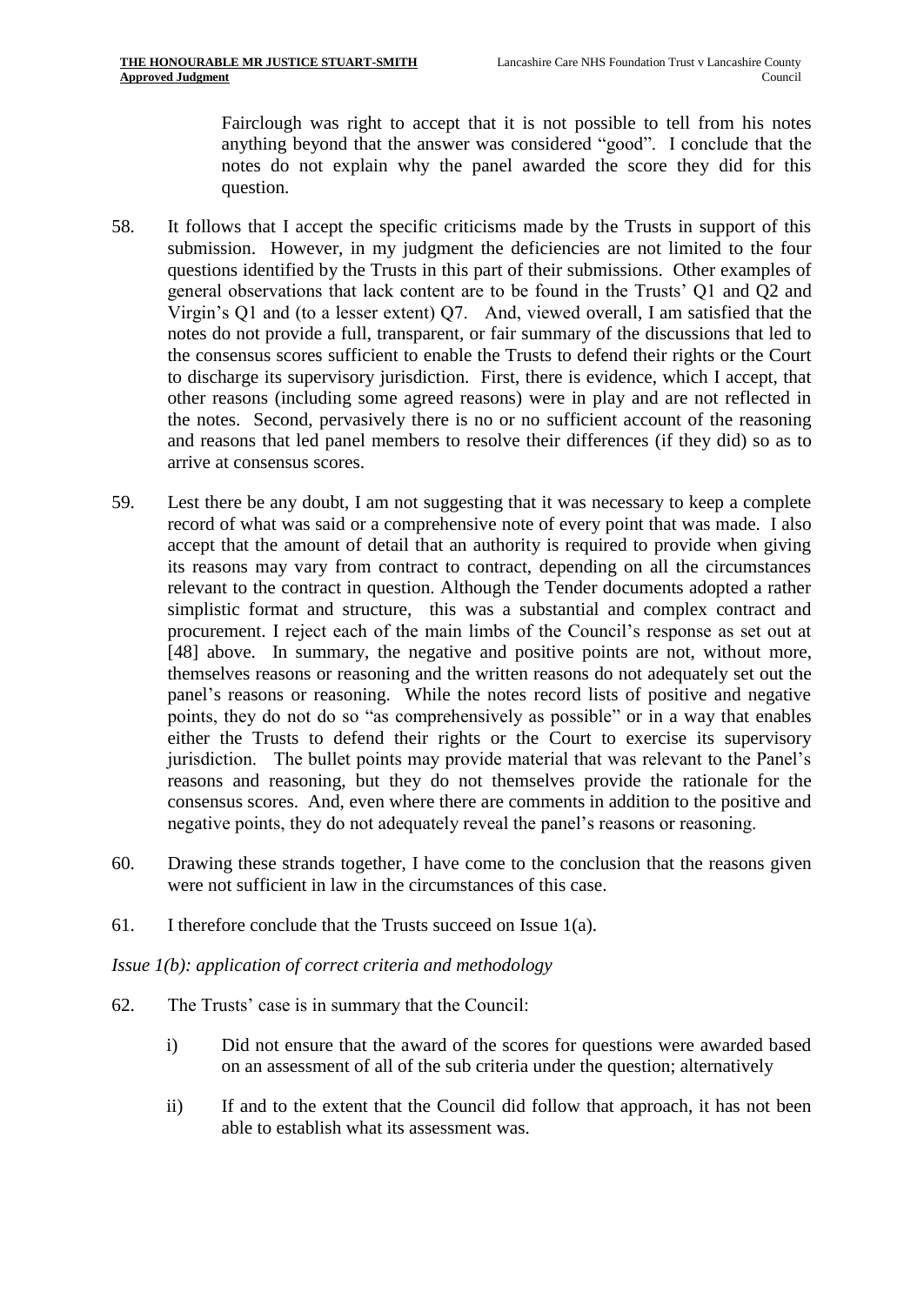- 63. The Council's case is that it is clear from the score sheets completed by each member of the evaluation panel and from the moderated score sheets completed during the moderation meeting of the evaluation panel that the Defendant applied the stated award criteria and sub-criteria by evaluating the tender responses which both tenderers had given to each of the seven Award Criteria Questions in Appendix G to the ITT, applying the scoring methodology set out in Appendix K.
- 64. I have set out my summary conclusions about:
	- i) The manner in which the panel members approached their individual marking of the bids: see [\[24\]](#page-10-0)-[\[26\]](#page-11-1) above; and
	- ii) The manner in which the moderation was conducted: see [\[27\]](#page-11-0)-[\[30\]](#page-12-1) above.
- 65. On those findings I conclude that there was substantial compliance with the requirement to ensure that there was an assessment against each bullet point. I am confident that most bullet points were expressly mentioned at the moderation, partly because that is indicated by the positive and negative comments and partly because of the evidence that there was "constant reference" to them during the moderation. Even if a bullet point was not expressly mentioned at the moderation, (a) it had been considered by each panel member in their initial evaluation and that consideration informed their views when reaching their consensus scores at the moderation; and (b) I have found that the panel members had the bullet points before them and in mind during the moderation.
- 66. What is less clear is how the panellists approached the requirement that each bullet point would be given equal weighting. Taken overall, it appears that the panel concentrated more on the significance of the points of omission or in favour of the tenderer's answer to the question (which was permissible) rather than attempting to evaluate and apply different weightings to different bullet points (which would not have been). I am not satisfied that the panel departed from the stated weightings. What weight they gave (either singly or collectively) to particular points of omission or in favour of an answer does not appear, which goes to the criticisms made by the Trusts under Issue 1(a).
- 67. Subject to the question of Dr Slade's aide memoire, to which I turn next, the Claimants have not identified or demonstrated that the panel members individually or collectively exercised an unrestricted freedom of choice in the matters that they considered when evaluating the competing bids or either of them. For the avoidance of any doubt, it was inevitable and right that panel members should drill down to the specification where appropriate. They did so, as did both the Trusts and Virgin in compiling their tenders.
- 68. It follows that I find against the Trusts on Issue 1(b).

## **Issue 2: As to Dr Slade's "aide memoire":**

**a) Did the aide memoire contain or give effect to undisclosed and/or unlawful sub-criteria, weightings and/or model answers (described in the RAPoC as the Undisclosed Criteria)?**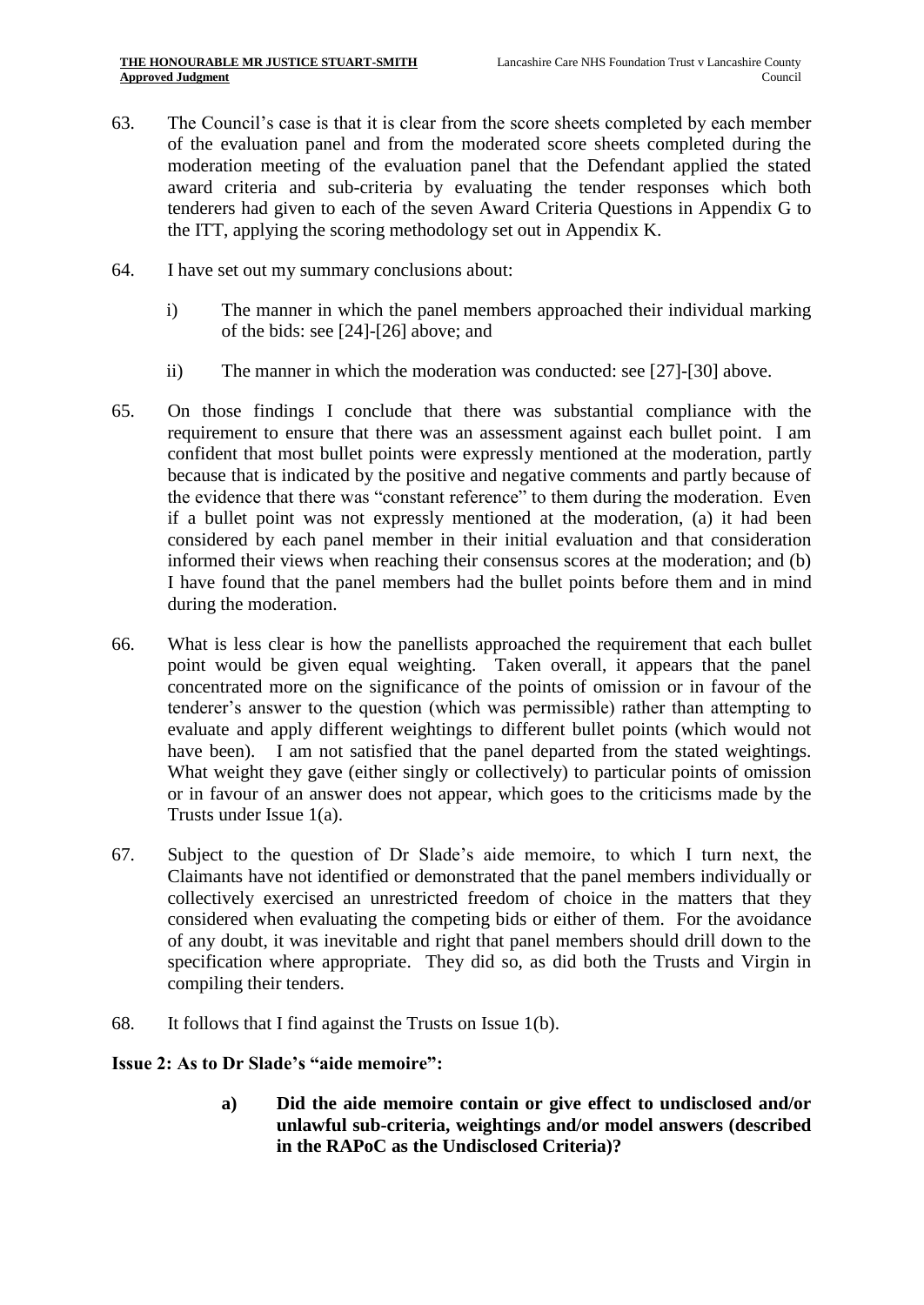## **b) Was the aide memoire lawfully applied or used in the evaluation of tenders by Ms Slade or otherwise and/or did its use render the evaluation unlawful?**

- 69. I set out the factual background at [\[24\]](#page-10-0) above. Dr Slade's evidence (which I accept) made clear that the mere fact that something appeared on her aide memoire under a particular question did not bind her to apply it or make any use of it at all when she came to mark the tenders. The Trusts' case had been that the aide memoire had a "systemic distortive effect" on Dr Slade's evaluation and therefore on the evaluation as a whole. In the light of her evidence the Trusts realistically accept that this case is not made out. I agree.
- 70. The Trusts maintain the submission that the aide memoire "did in certain respects filter down into Dr Slade's evaluation in ways which were not foreseeable to the RWIND tenderer." If that submission is made out, they accept that there would be a second question to be answered, namely whether (as a matter of causation) those points materially affected the scores awarded by Dr Slade and then affected the final score at moderation.
- 71. I reject the Trusts' first submission. I bear in mind that panel members are allowed a certain leeway in and about how they go about their work of evaluation provided that they comply with the instructions and process that have been laid down for the procurement. Put in other words, they may choose how to structure their work of examining and analysing the submitted tenders so long as that does not have the effect of amending the contract award criteria set out in the contract documents or the contract notice. On the facts of this procurement, it was necessary for tenderers and panel members to have in mind the terms of the specification as it provided the backdrop for the exercise as a whole. Some might reasonably choose to write notes for themselves, including notes about the specification or other matters that they thought *might* come in useful when they came to do their evaluation. If they then became hidebound by their previous work (whether it had been reduced to writing or not) so that they brought it into account when evaluating even if it was irrelevant to what they were supposed to be doing, then there could be a problem: they may effectively amend the procurement's award criteria. However, that is not what Dr Slade did and there is no evidence that her preparatory work translated into taking into account irrelevant matters or ignoring relevant matters when she came to do her evaluation. On the contrary, I accept her evidence that she did not do so.
- 72. It follows that I find against the Trusts on Issue 2.

## **Issue 3: Did the Defendant make manifest errors or breach the principles of procurement law:**

- **a) in the evaluation of the Claimants' tender for any or all of questions 2, 3, 5 or 6? and/or**
- **b) in the evaluation of Virgin's tender for any or all of questions 2, 3, 5, 6 or 7?**
- 73. Issue 3 is concerned with specific scoring errors. The principles to be applied by the Court are well known and may be shortly stated: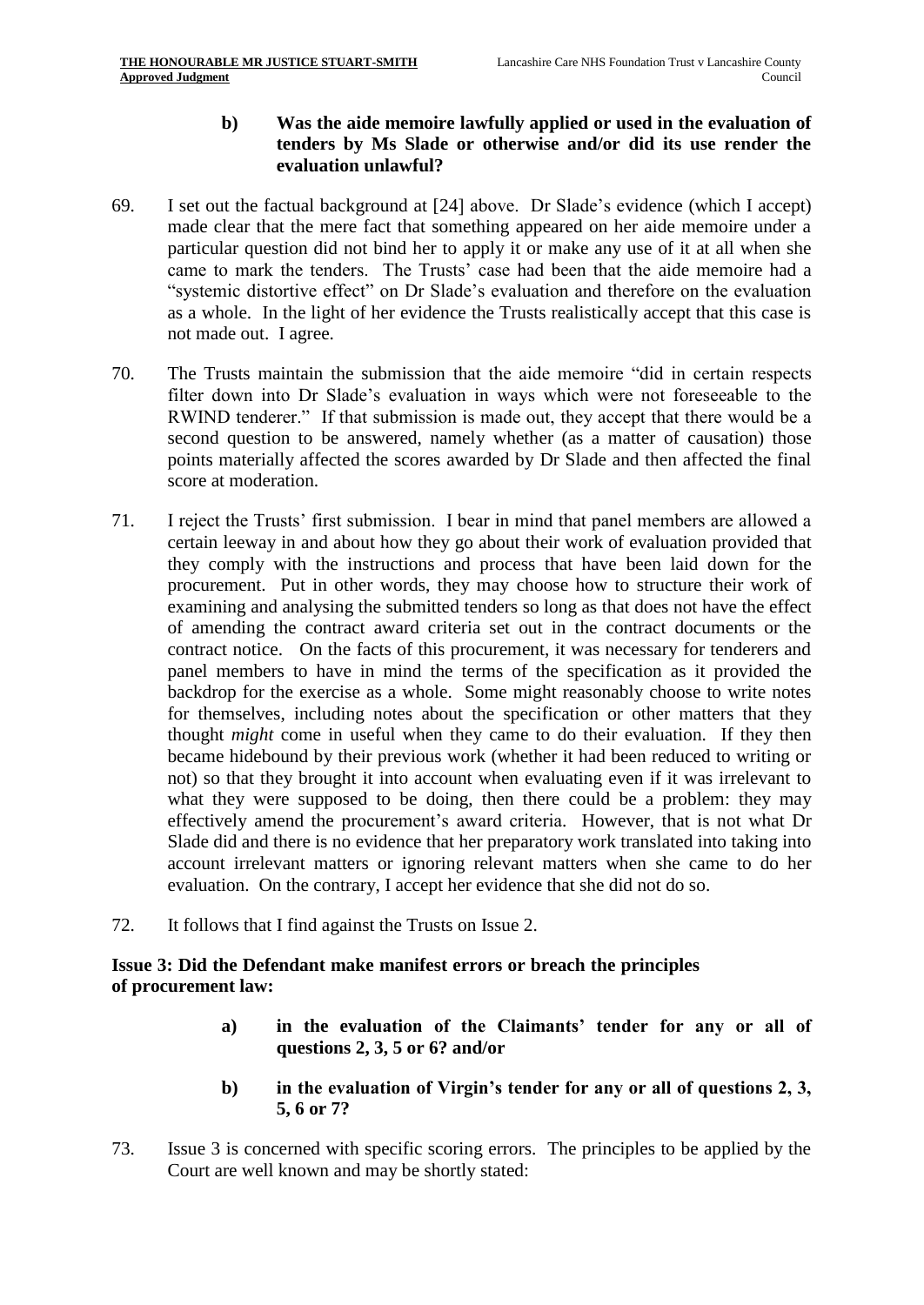- i) The Court is concerned with "manifest errors", as to which, see the observations of Morgan J in *Lion Apparel* at [\[8\]](#page-3-0) above;
- ii) The Court will not embark on a remarking exercise in order to substitute its own view of the appropriate mark or marks that should have been awarded. This is at least in part because there is a margin of appreciation available to the authority in the marks it chooses to award;
- iii) The test to be applied is closely analogous to a *Wednesbury*-unreasonable test. As stated in a third *Dynamiki* decision (Case T-250/05: 2007 ECR II-85):

"that review by the Court must be limited to checking that the rules governing the procedure and statement of reasons are complied with, the facts correct and there is no manifest error of assessment or misuse of powers."

iv) Put another way, manifest error will typically occur:

"where there has been a failure to consider all relevant matters (or consideration of irrelevant matters), or the decision is irrational in that it is outside the range of reasonable conclusions open to it…": see *MLS (Overseas) Ltd v Secretary of State for Defence* [2017] EWHC 3389 (TCC) at [63] per O'Farrell J.

- 74. The issue of materiality depends upon whether it can be seen that a manifest error made a difference to the outcome or may have made a difference to the outcome. Where, as here, the gap between the two tenders is very small, it is tempting to say that any manifest error may have made a difference to the outcome. That would be wrong, because a fair assessment of materiality would have to consider whether similar considerations may have affected the score awarded to Virgin as well as whether the Trusts' scores may have been affected. I reject, however, the Council's submission that any errors affecting the evaluation of the Trusts' tender will necessarily have affected the evaluation of Virgin's to the same extent. The submission is wrong because each response to each question was separately considered for each tenderer and, as shown above, neither the approach nor the recorded reasoning of the panel (so far as any reasoning can be identified) was the consistently the same.
- 75. I accept the Trusts' submission that the Court's ability to identify whether there has been material error in the panel's reasons is constrained by the deficiencies that I have identified under Issue 1. In my judgment that constraint is not removed by the fact that four of the five panel members and Mr Fairclough have given evidence. I do not consider that the witnesses' accounts of the moderation or the significance of various points in the notes of moderation are sufficiently reliable to enable the Court to form a generally reliable view of what weight was in fact attached to particular points: see [\[32\]](#page-12-0) above. I therefore accept the Trusts' submission that "there are many instances" where the Court could not determine the counterfactual score without in effect remarking the bid against the sub-criteria from scratch." That submission is well made where there is no pleaded case or satisfactory evidence about what score would have been awarded on a counterfactual basis.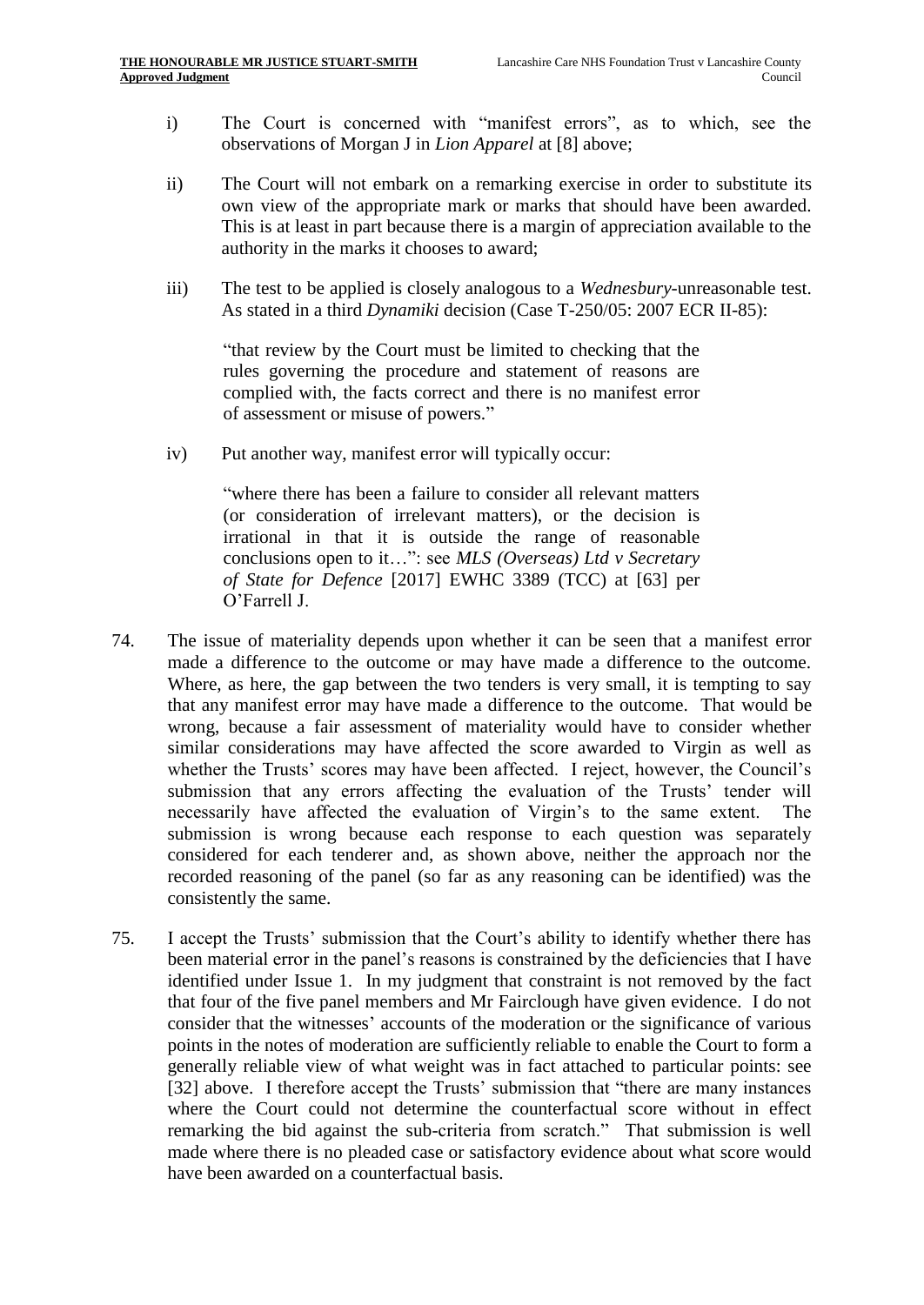- 76. Both sides made detailed submissions about the questions in issue. The Trusts' submissions concentrate on instances where (in their view) the witness evidence demonstrates that inadequate or inappropriate weight was given to a tenderer's response. Typically, the Trusts identify one or more of the positive or negative points and submit that either no weight or different weight should have been given to it. The difficulty with this approach is that, as explained under Issue 1, it is not self-evident what weight (if any) was ultimately placed on individual points or how individual points affected the panel's reasoning and the consensus score that the panel reached. That deficiency is not made good by the evidence given in chief or in crossexamination, because (a) I am not satisfied that the evidence of individual panel members was reliable, (b) different panel members on occasions gave differing explanations, and (c) although detailed evidence was elicited on particular points it is not clear what impact that point had on the overall score either for individual panel members or for the panel as a whole.
- 77. The Council's response rests upon its submission that the reasoning of the panel can be found in the notes of the moderation. The Council performed a detailed exercise for some of the questions, identifying the passages in the various tender responses to which individual points (positive or negative) were referable. The Council invited the Court to extend this analysis to other questions if appropriate. That is an invitation that I have not taken up. In my judgment the Council's response is fatally undermined by my conclusion under Issue 1 that the reasoning of the panel is not apparent from the moderation notes upon which the Council continues to rely; and by my conclusion that the evidence of the panel members and Mr Fairclough cannot reliably make good the deficiency.
- 78. The unreliability of each party's approach applies even where (as in relation to Virgin's answer to Q2) the Trusts submit that there has been a complete failure by Virgin to address a particular point, such that it should have been awarded a mark of only 1, or not more than 2, rather than the 3 that was awarded. In order to perform a useful exercise that gives a reliable answer on materiality overall, it would be necessary for the Court to carry out its own re-marking exercise for the whole of both tenders. That is not the Court's proper function.
- 79. In these circumstances I make limited observations about the Questions that are identified for specific criticism by the Trusts:
	- i) Trusts Q2: the Trusts criticise the inclusion of three of the four negative points highlighted in the note. I do not accept that any of the points were points that the panel were not entitled to bring into account, and the criticism is essentially one of weight. The relative impact of the highlighted and nonhighlighted points cannot be assessed. What the Trusts essentially call for is a re-mark;
	- ii) Trusts Q3: the Trusts complain that the three key points identified in the short note at the end do not rationally support a reduction of 2 points out of 5 against all the criteria. This ignores the fact that there were nine negative points in all (as well as 12 positive ones) and that there is nothing to indicate the impact of either the three identified or the other six negative points on the panel's thinking and approach;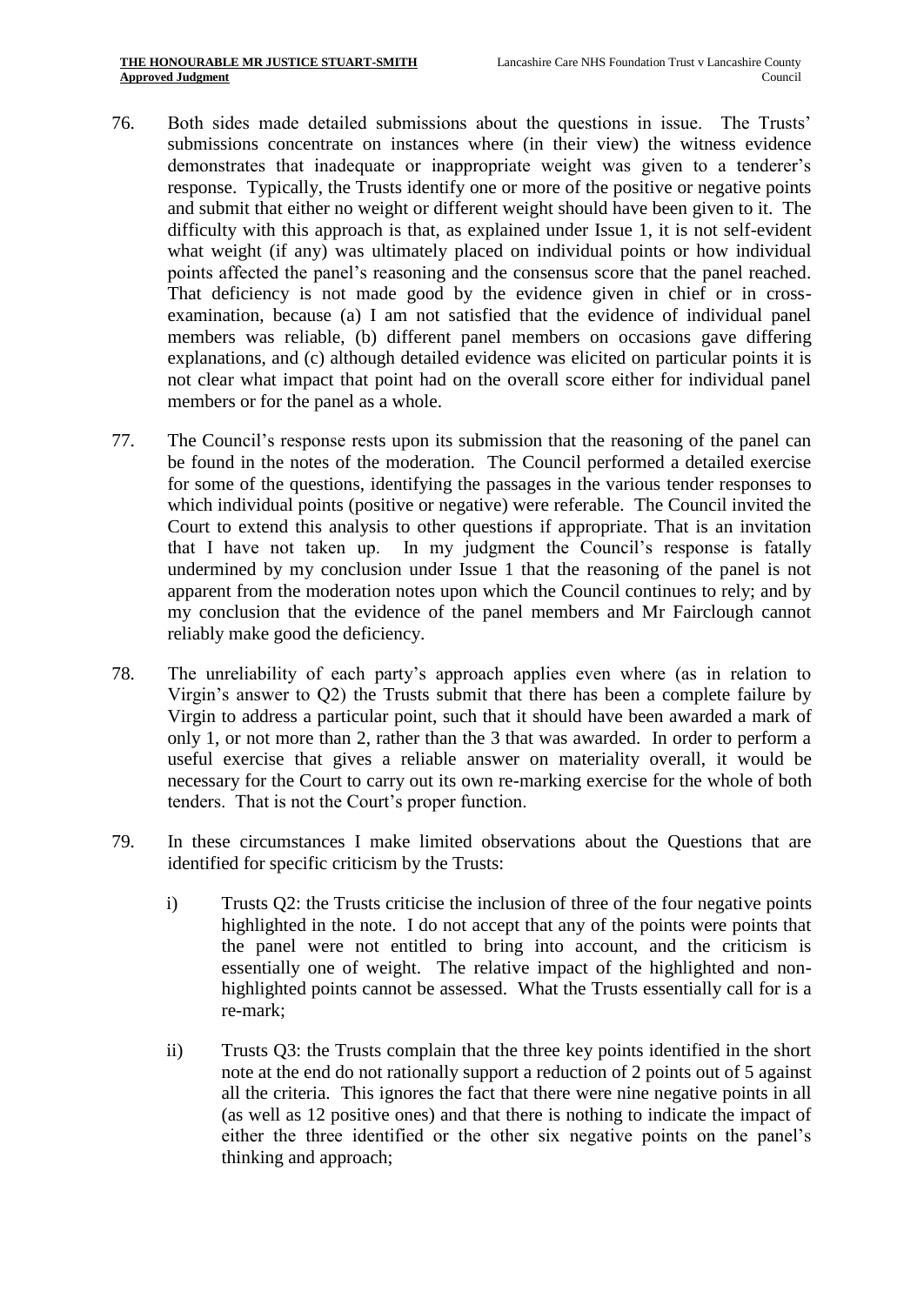- iii) Trusts Q5: the Trusts criticise the references to a lack of evidence that process were embedded and that there was a practical commitment to being lead professional. The reasons are so sparse as to be useless for the purpose of determining if these perceived weaknesses made the difference between the given score of 3 and a possible score of 4 given the other points that are made, both positive and negative;
- iv) Trusts Q6: once again the reasons are so sparse and uninformative that it is quite impossible to determine what made the difference between the awarded score of 3 and a possible score of 4. In particular, it is not possible to determine that the reference to a lack of evidence of collaborative working or partnership was material or determinative.
- 80. Similar observations may be made about the Trusts criticisms of the scoring of Virgin's Q2, Q3, Q5, Q6 or Q7.
- 81. In summary, the pervasive inadequacy of the account of the panel's reasoning and reasons, discussed under Issue 1 above, prevents any reliable assessment of the extent or materiality of any error in the reasons and reasoning actually adopted.

## **Issue 4: In so far as the Court finds any legal breach under points 1 to 3 above:**

- **a) Did any such breach or combination of breaches cause the Claimants to lose the award of the Contract to Virgin; and/or**
- **b) Did any such breach or combination of breaches cause the Claimants to lose a chance of the award of the Contract?**
- 82. The Council submits that any breach of Issue 1(a) is not causative since the Trusts have received far more information and documentation by virtue of disclosure than it was entitled to under the 2015 Regulations and this information would have had no bearing on the scoring of the tender. I do not accept the implied submission that the information that the Trusts have received is a substitute for the provision of proper reasons that fulfil the statutory functions of transparency and equal treatment of economic operators. The Council relies upon the notes of the moderation as providing the requisite reasons, and they do not. Furthermore, this is not a case where evidence provided later has plugged the gap, for the reasons already given about the deficiencies of the Council's witness evidence. The failure to provide transparent and comprehensible reasons prevents the Court from making a reliable assessment of material error in circumstances where only a very modest adjustment in scores (for either Tenderer) would be decisive. That is sufficient to demonstrate the materiality of the breach under Issue 1(a), in which case it is common ground that the decision of the Defendant to award the tender to Virgin must be set aside.
- 83. In the light of my findings under Issue 1, I make no further findings or order in relation to Issue 4.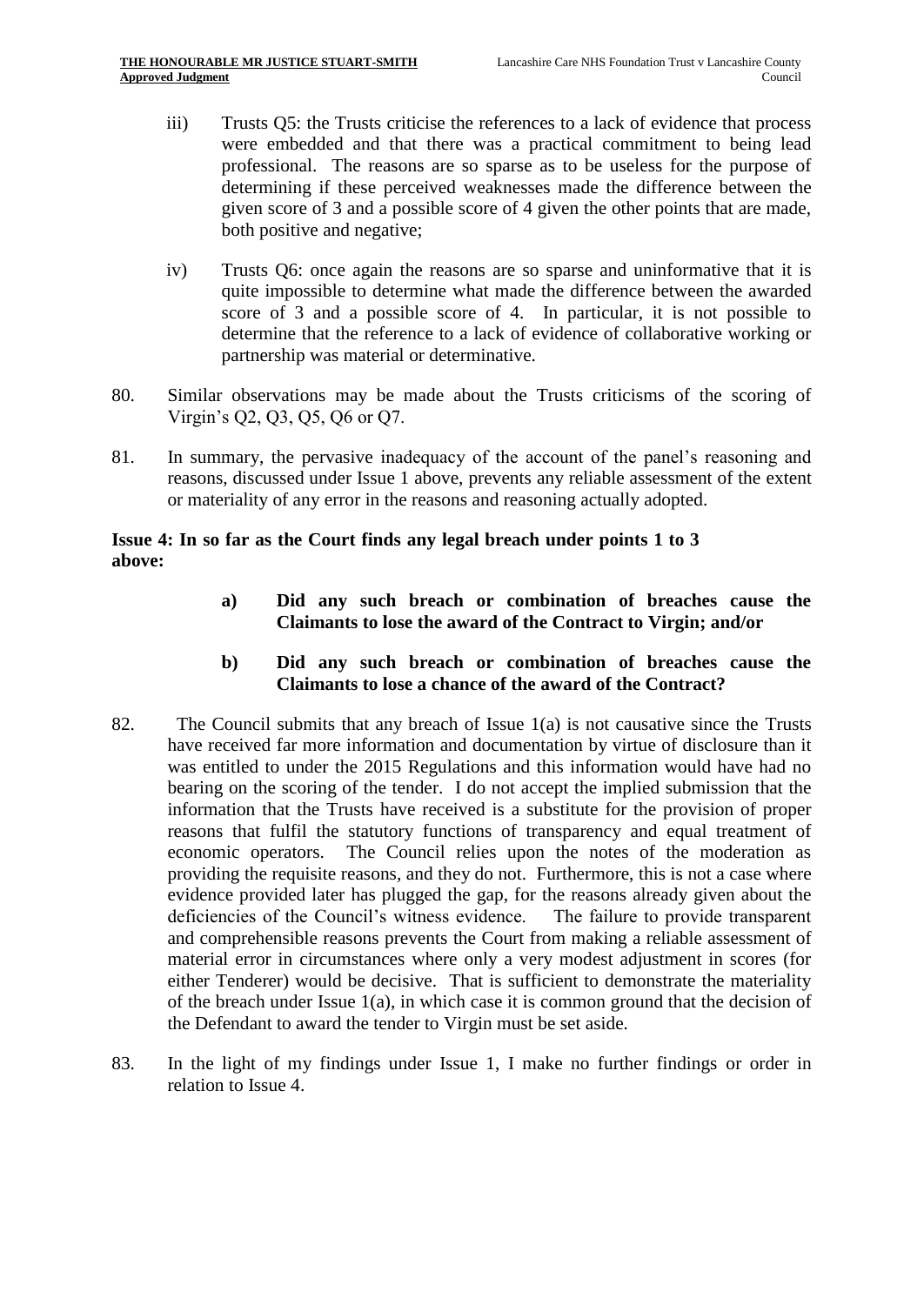## **Annexe 1**

## **Relevant Extracts from Appendix G**

#### **Please Note:**

…

In reference to all Award Criteria questions: where sub criteria has been used, bidders should assume that sub criteria carries equal weighting.

#### **Implementation and Mobilisation plan**

In addition to completing the Award Criteria, please present your service structure chart relating to this Service, **on no more than one side of A3. Content must be limited to job titles, number of roles, and the staffing structure.**

**Note:** The content of the service structure chart is not subject to scoring, however it will be considered during the evaluation of this award criteria to contextualise your answers further, and cross reference with your (Appendix L) Pricing Schedule Cost Model Breakdown.

#### **1. Please outline your organisations implementation and mobilisation plan with an explanation of what will be in place by 1 April 2018.**

All tenderers would be expected to cover these areas. Tenderers are advised that this list is not exhaustive:

Please include details of:

- Timescales, including milestones for completion of key actions.
- Ensure management structures, governance and leadership is adequate to enable delivery of Services.
- Profiles of proposed delivery sites, including location, services to be delivered and configuration.
- Identification and mitigation of implementation and mobilisation risks
- Plan for Communication and engagement with the Authority and public
- Your service staffing structure in place from 1 April 2018.

#### **This question carries a weighting of 15%**

Please insert your response here:

**Characters Used:**

## Maximum Character Count Including Spaces:12000

#### **Delivery Model**

2. Please set out your model of service delivery, explaining how it meets the service specification.

All Tenderers would be expected to cover these areas. Tenderers are advised that this list is not exhaustive.

How the Service will:

- Improve health and wellbeing outcomes for children, young people and families.
- Be responsive to local population health needs and diversity and help reduce health
- inequalities in Lancashire whilst maintaining a universal service offer.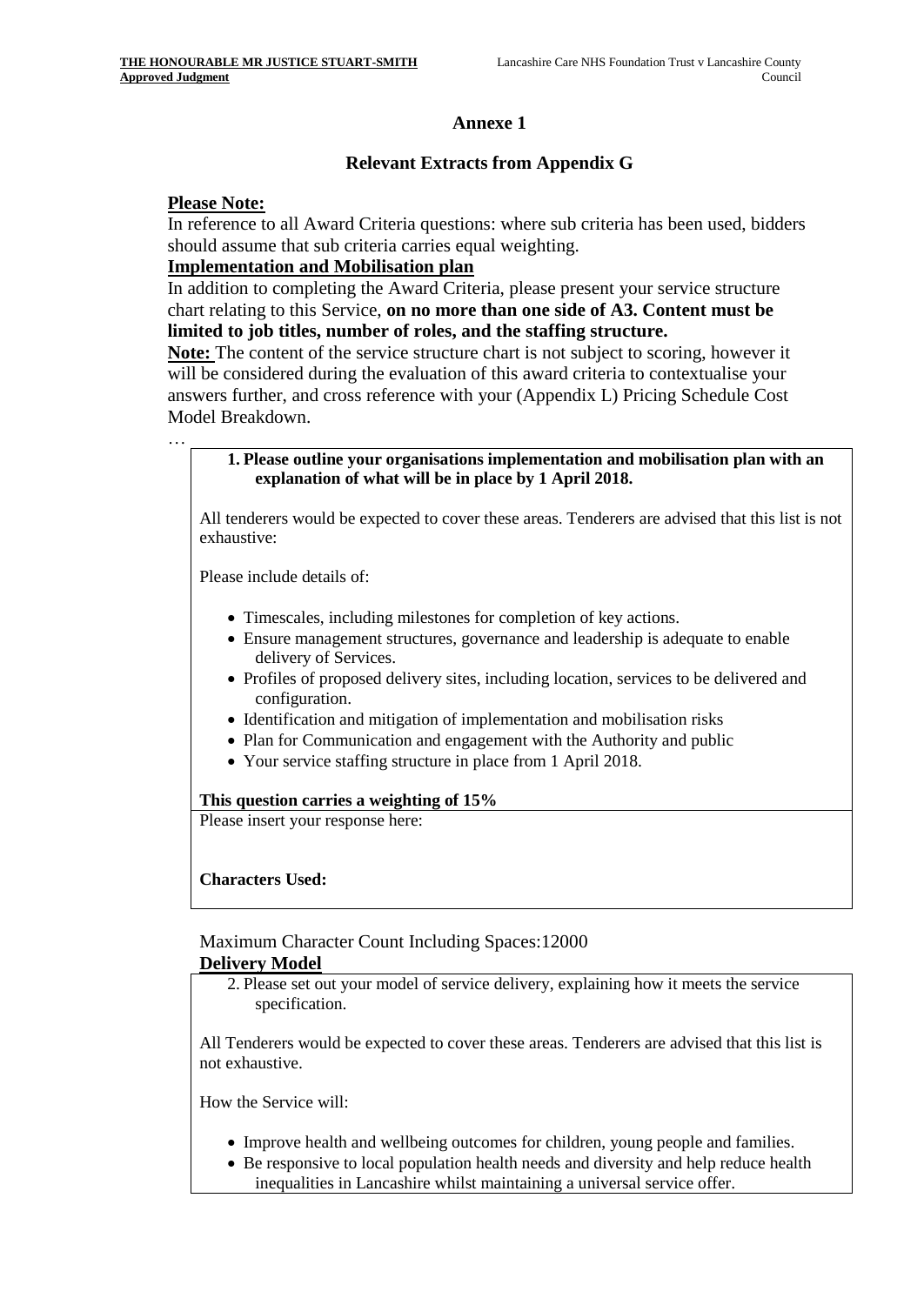- Provide targeted support and care to children, young people and families with universal plus or universal partnership plus needs.
- Work in partnership with key stakeholders, by integrating delivery frameworks, developing seamless pathways and collectively aiming to improve the outcomes for children, young people and families.
- Incorporate local policies, strategies and new models of care, including integration with the Sustainability and Transformation Plans and Local Delivery Plans.
- Promote health and reduce escalation of need.
- Use innovative, creative and evidence based practices
- Identify, mitigate and manage ongoing risks

**This question carries a weighting of 20%**

**Please insert your response here:**

**Characters Used:**

Maximum Character Count Including Spaces: 12000

**3. Please describe how you will ensure and maintain a high quality service?**

All tenderers would be expected to cover these areas. Tenderers are advised that this list is not exhaustive.

How the service will:

- Record and report the impact of the service on improving outcomes for children, young people and families.
- Utilise quality assurance activities and monitoring systems.
- Utilise data and feedback effectively to deliver continuous service improvement.
- Respond to changing demographics, need and evidence base.
- At all times ensure a sufficient number of staff are available to meet Service demand and improve outcomes for children, young people and families.
- Highlight, manage and respond to poor performance.
- Engage collaboratively with the Authority.

**This question carries a weighting of 10%**

**Please insert your response here:**

**Characters Used:**

#### **Maximum Character Count Including Spaces: 9000**

#### **Workforce**

**4. Please describe how you will enable staff to have the necessary knowledge, skills and abilities to meet the needs of children, young people and families for the duration of the service contract.**

All Tenderers would be expected to cover these areas. Tenderers are advised that this list is not exhaustive.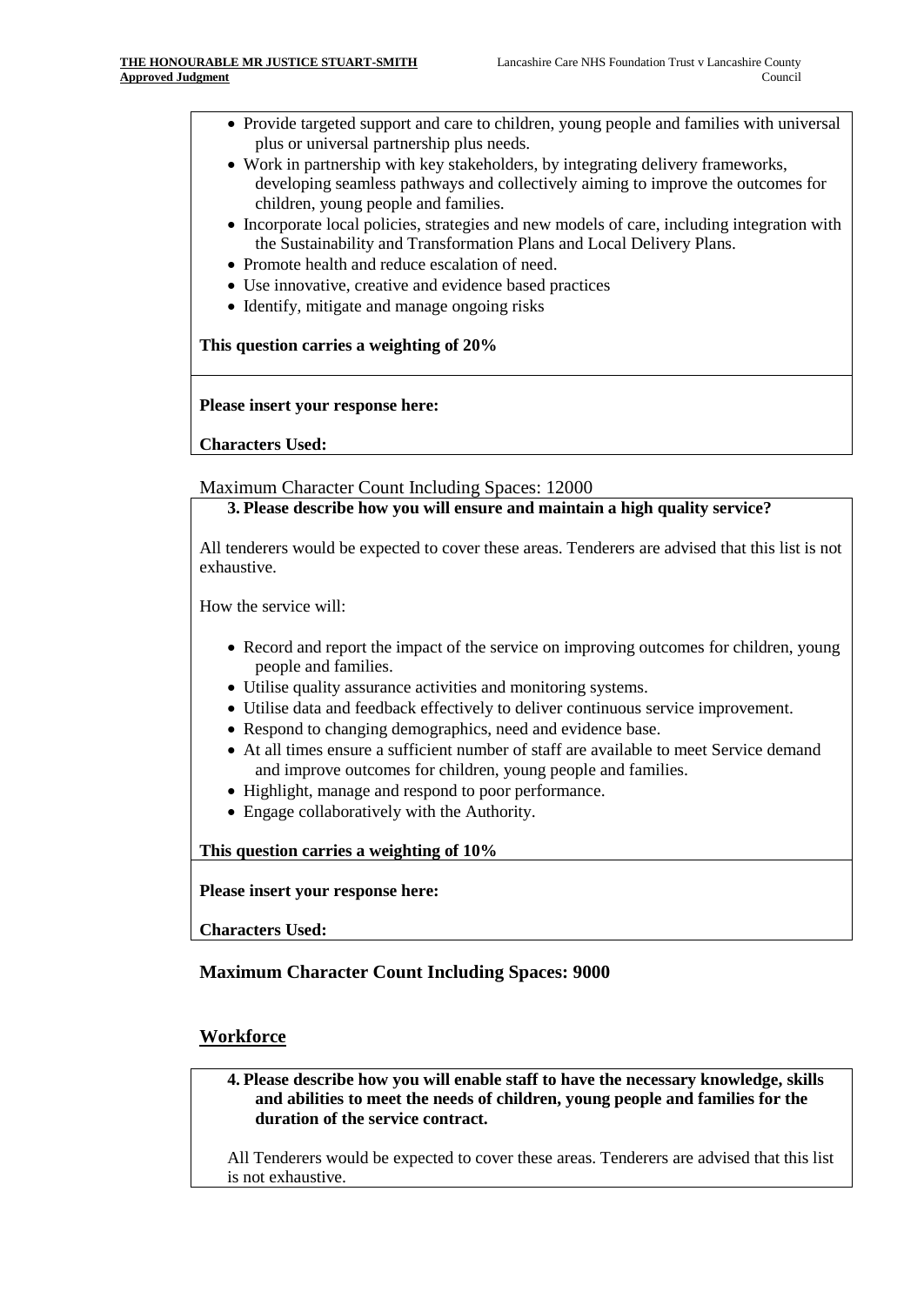How will the Service:

- Ensure staff possess the necessary qualifications, registrations, current Disclosure and Barring Service check, score skills and values to carry out their specific role.
- Ensure staff maintain professional development and training.
- Manage individual performance and supervision of workforce.
- Maintain effective clinical governance.
- Actively use recruitment and retention policy to maintain an optimal workforce capacity. How the service will manage planned and unplanned absence.

**This question carries a weighting of 7.5% Please insert your response here:**

**Characters Used:**

#### **Maximum Character Count Including Spaces: 12000**

## **Safeguarding and Early Help**

#### **5. Please describe how your organisation will safeguard children.**

All tenderers would be expected to cover these areas. Tenderers are advised that this list is not exhaustive.

How will the Service:

- Ensure that the welfare of Lancashire's children and young people remains paramount.
- Work withinstatutory and other process to ensure better outcomes for children. Please given reference to Section 47, Section 17, Looked after Children, Special Educational Needs and Disabilities, and Troubled Families.
- Commitment to the Lancashire Common Assessment Frameworks including acting in a Lead Professional role.
- Identify, support and improve outcomes of children and families who may be affected by safeguarding issues.

**This question carries a weighting of 10% Please insert your response here:**

**Characters Used:**

#### **Maximum Character Count Including Spaces: 9000**

#### **Integration with WPEH**

**6. Please describe your approach to planning the integration of the Service with Lancashire County Council's Wellbeing, Prevention and Early Help Services (WPEH).**

All Tenderers would be expected to cover these areas. Tenderers are advised that this lsit is not exhaustive.

Describe your approach to:

• Identifying opportunities for integration.